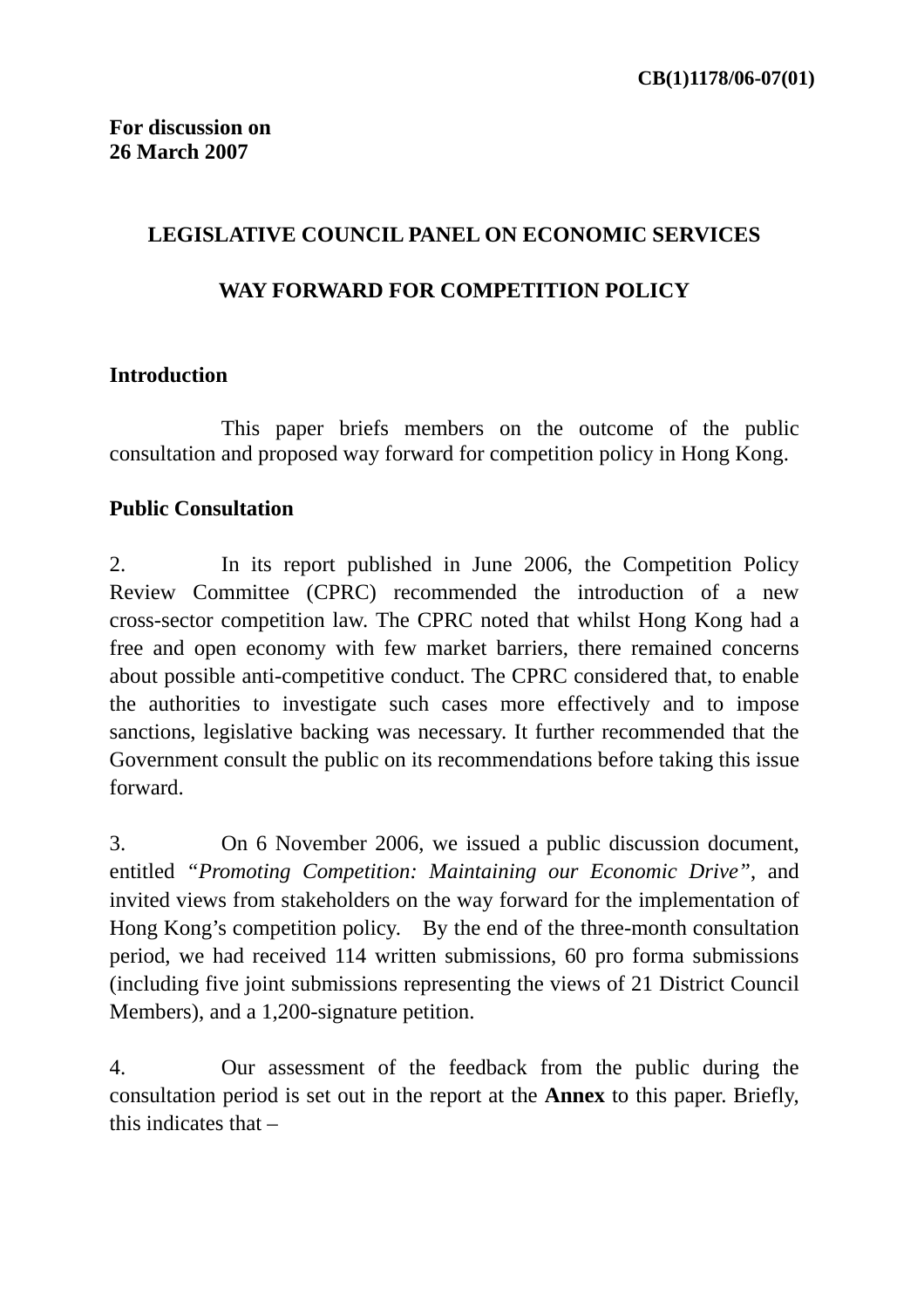- (a) the majority of respondents support the introduction of a cross-sector competition law in Hong Kong;
- (b) there is a high level of support for a stronger regulatory environment for competition; and
- (c) there are nonetheless some concerns in the business sector especially among some SMEs – at the possible effect that a new competition law might have on business operations.

## **a) The need for a cross-sector competition law**

5. Feedback received during the consultation period indicated significant support in the community for a cross-sector competition law, with a clear majority of individual written submissions endorsing such a move. A number of submissions also offered detailed comments on how such a law might be drafted in order to ensure its effectiveness whilst recognising the particular characteristics of Hong Kong.

6. For example, some respondents commented that rather than targeting market structures through the regulation of monopolies and merger activity, the focus of the law should be on prohibiting conduct that was likely to lessen competition or distort the normal operation of the market. It was also generally considered that a breach of the law should attract civil rather than criminal penalties, and that whilst the scope of the law should be wide enough to cover all sectors, there should be room for exemptions from the application of the law where this was in the wider economic or public interest.

7. There was also broad consensus that whilst legal certainty and clarity are important, having an exhaustive list of specific offences may have a "strait-jacket" effect that makes our competition law unnecessarily rigid. A better approach may thus be to spell out in the law the broad general prohibition with examples of anti-competitive conduct. The regulatory authority would further clarify its understanding of the prohibition and give relevant examples in appropriate guidelines.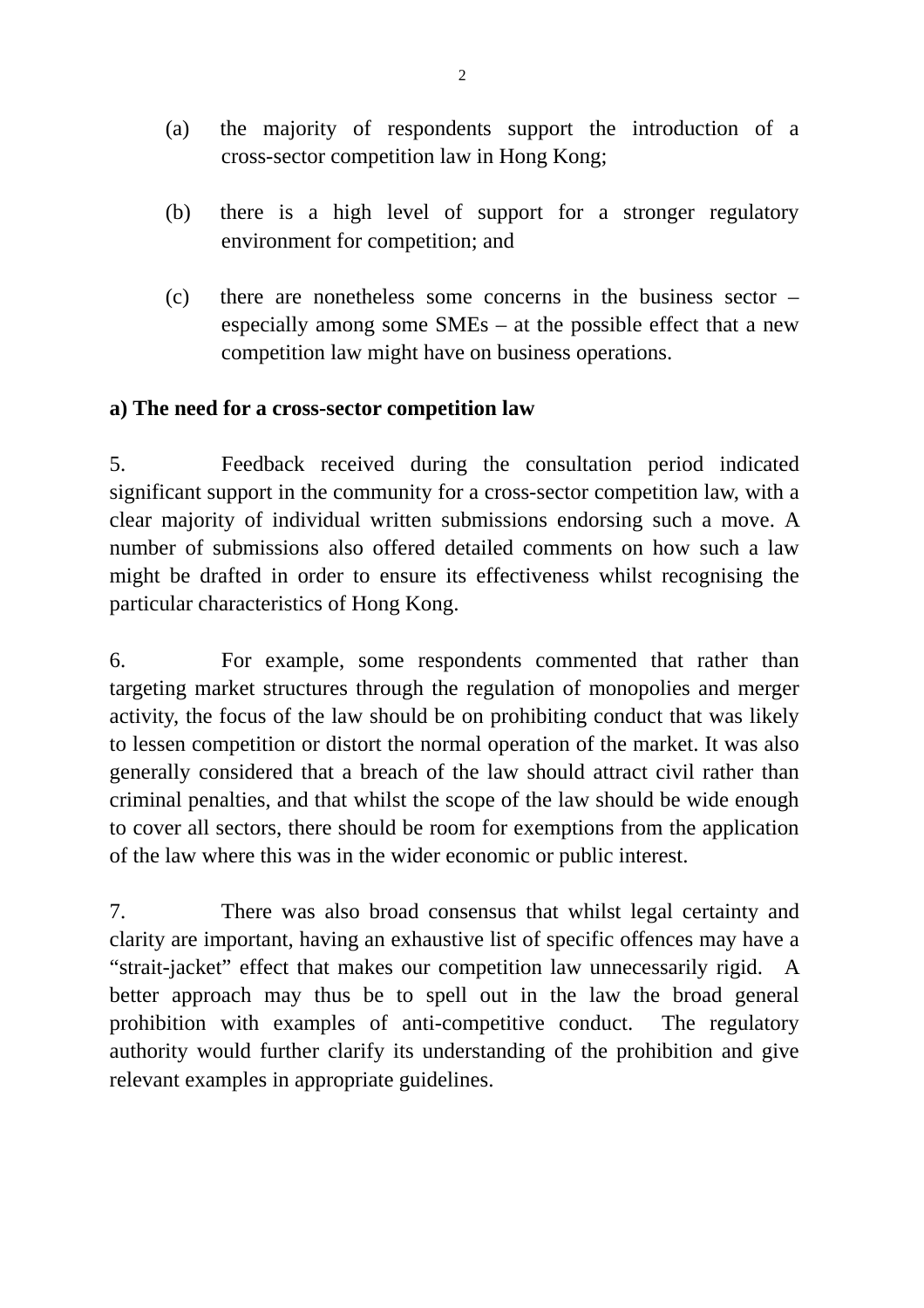# **b) Institutional framework**

8. The responses to the public discussion document showed a concern that the current regulatory regime for competition was not effective in curbing possible anti-competitive practices in sectors not covered by competition law. Even respondents who were opposed to the introduction of a new competition law considered that there was scope for strengthening the implementation of competition policy.

9. The majority of respondents who commented on this aspect of the regulatory framework supported the establishment of a Competition Commission as the regulatory authority, but emphasised the need for appropriate checks and balances. Stakeholders also for the most part commented that the regulator should be overseen by an independent, appointed board. Some respondents stressed that the setting up of a new Competition Commission should not lead to the creation of an outsized or monolithic bureaucracy.

# **Way Forward**

10. As noted above, there is significant support for the introduction of a new cross-sector competition law and the establishment of a Competition Commission. We will accordingly begin work on the drafting of appropriate legislation, having regard to the views expressed during the public consultation exercise on some of the detailed issues where appropriate.

11. Based on the feedback received from the consultation exercise, we envisage that the main aspects of the legislation might include –

- (a) the definition of anti-competitive conduct to be covered and the introduction of an appropriate prohibition against such conduct;
- (b) the establishment of a Competition Commission as the regulatory authority;
- (c) a mechanism for exempting from the application of the law conduct that was considered to be in the wider economic or public interest;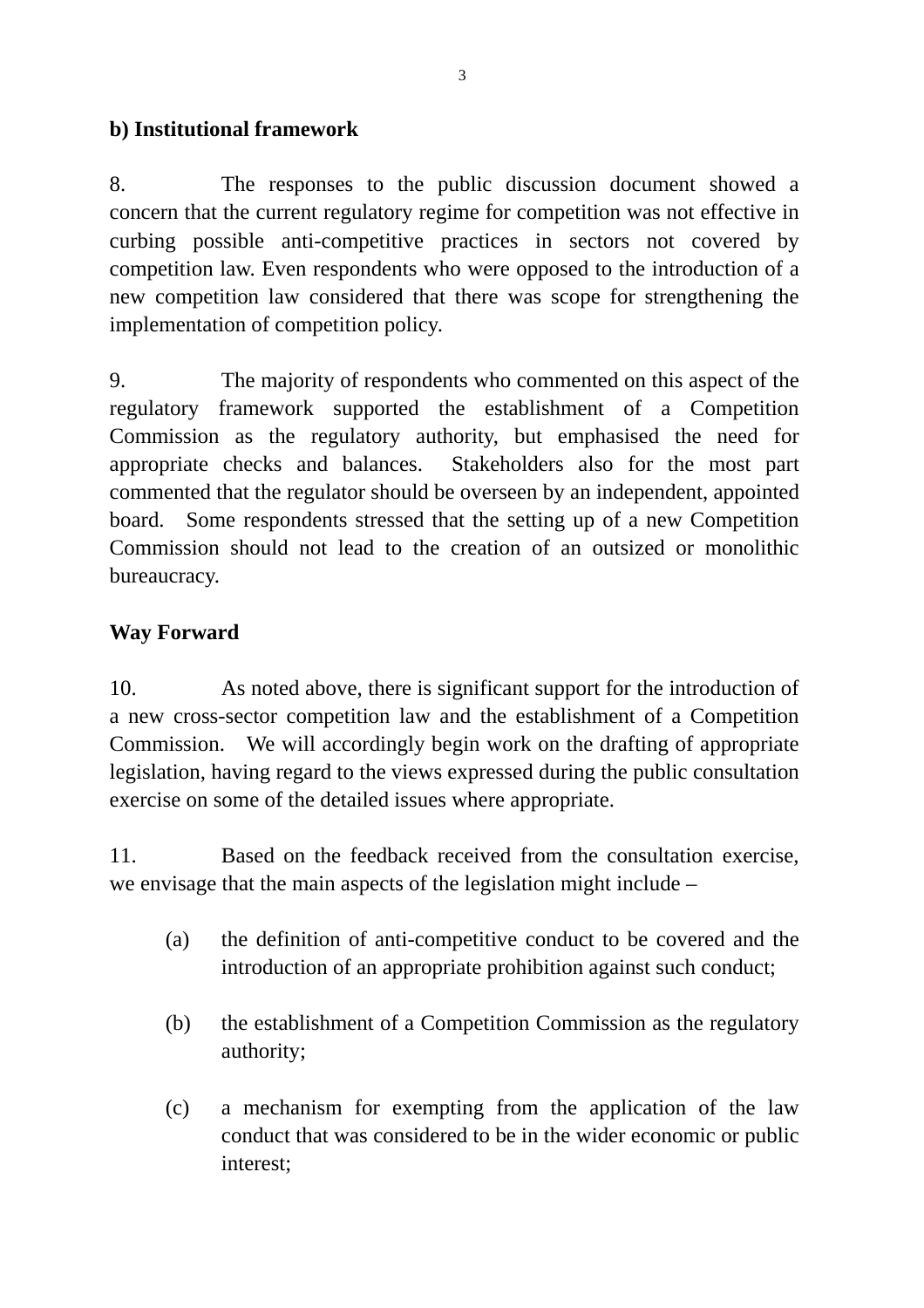- (d) provisions related to confidentiality and a leniency programme; and
- (e) the penalties that are applicable to a breach of the prohibition against anti-competitive conduct, refusal to cooperate with investigations or unauthorized disclosure of confidential information.

12. At the same time, we note that some respondents (including some from the business sector) have expressed concerns that such a law could lead to higher business costs and potentially costly and time-consuming litigation although there are others in the business community who support the introduction of a cross-sector law on the grounds that it could encourage free market discipline and protect SMEs from anti-competitive conduct.

13. With the above considerations in mind, in taking forward the drafting of the new competition law, we would continue to engage the public to enhance their understanding of its content and implementation. We would take into account the concerns that have been raised by some respondents (including the worries on the part of some SMEs) in our endeavour to draw up a regulatory framework that suits Hong Kong.

14. Members are invited to note the outcome of the public consultation and the way forward for competition policy.

Economic Development and Labour Bureau 19 March 2007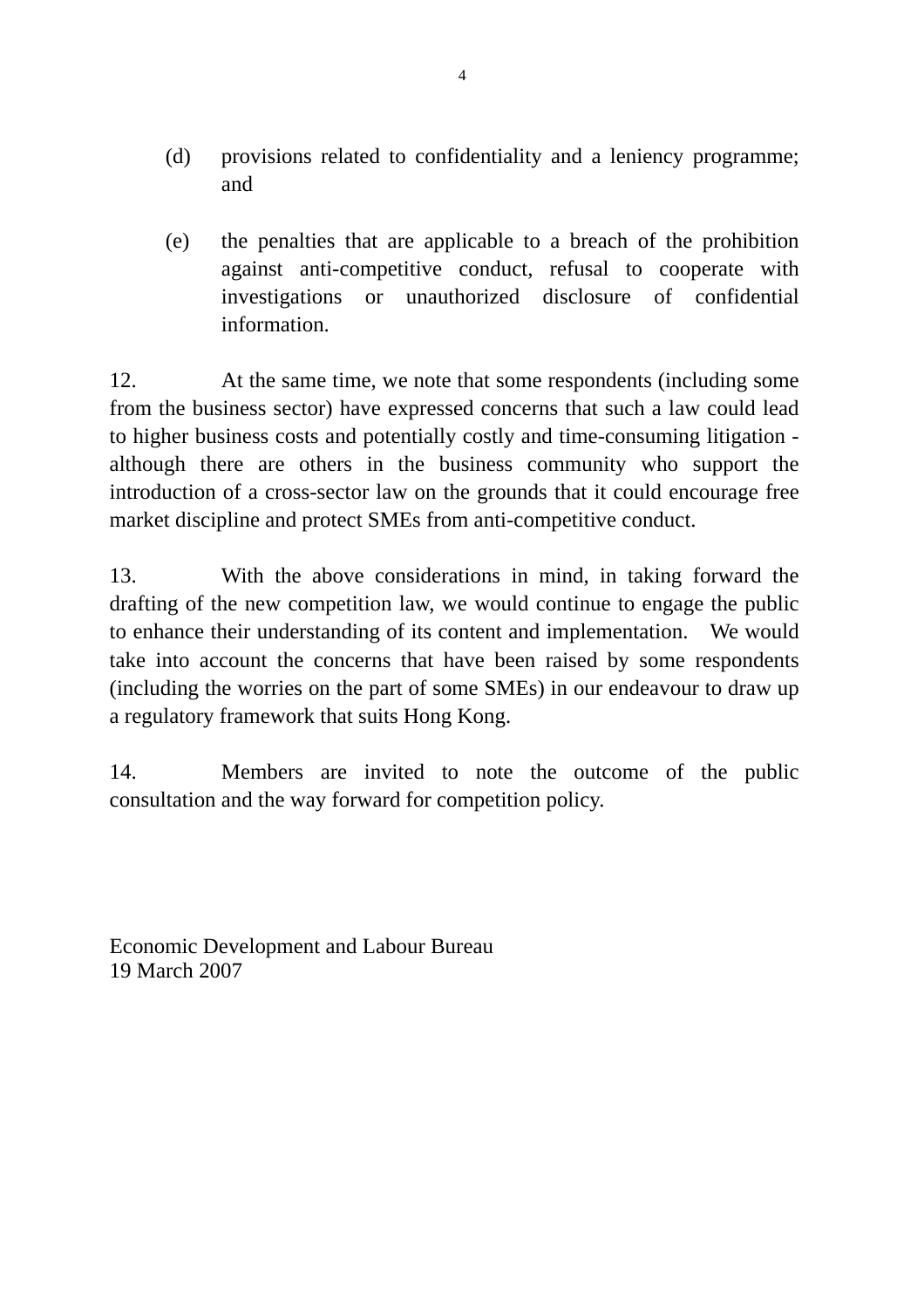#### **Annex**

## **REPORT ON PUBLIC CONSULTATION ON THE WAY FORWARD FOR HONG KONG'S COMPETITION POLICY**

#### **Chapter One - Introduction**

Shortly after the establishment of the Competition Policy Advisory Group (COMPAG) in 1997, the Government issued a statement clarifying its policy objective as being: "to enhance economic efficiency and free flow of trade, thereby also benefiting consumer welfare". Since then, COMPAG has been responsible for vetting government policies and practices to ensure that they are not anti-competitive and for reviewing other competition policy matters, including complaints of anti-competitive conduct. In recent years, there has been criticism that in the absence of a suitable legal framework, COMPAG is powerless to determine whether or not complaints of anti-competitive conduct might be substantiated, and if so, to take appropriate action to rectify the situation.

2. In June 2005, COMPAG appointed the Competition Policy Review Committee (CPRC) to review the effectiveness of Hong Kong's competition policy. On completion of its review in June 2006 the CPRC recommended that Hong Kong should introduce a cross-sector competition law targeting anti-competitive conduct and that such a law should be enforced by an independent Competition Commission. It also recommended that before beginning preparation of a new competition law, the Government should consult the public on the issues raised in the CPRC report.

#### *Consultation*

3. Having taken note of the continuing interest in the community in the issue of whether or not Hong Kong should introduce a general competition law and also the recommendations of CPRC, on 6 November 2006 the Economic Development and Labour Bureau (EDLB) issued a discussion document entitled "Promoting Competition – Maintaining our Economic Drive", with the objective of gauging the views of the community on the relevant issues over a three-month period of public consultation.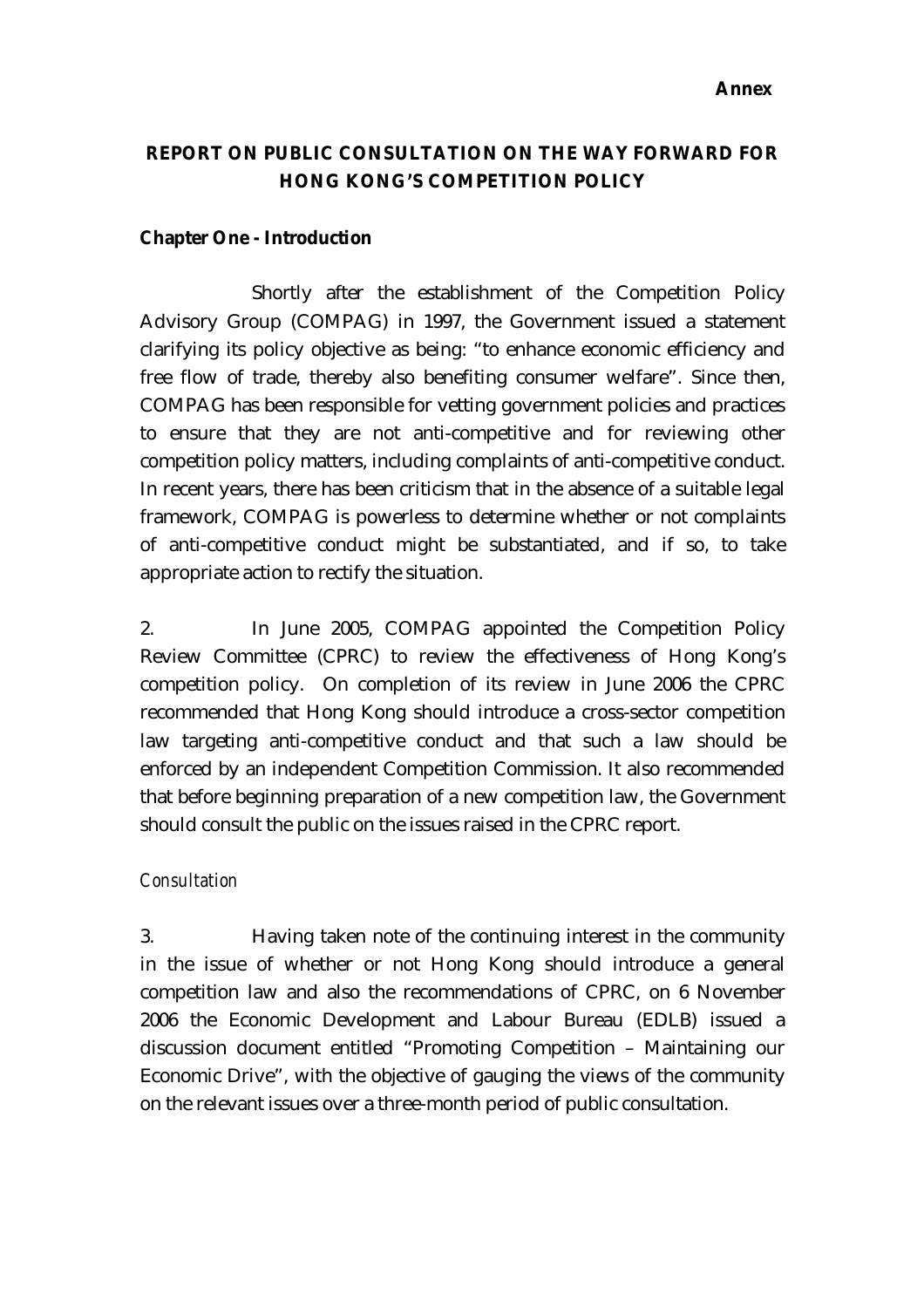4. During the consultation period, copies of the discussion document and leaflets summarizing the contents of the document were made available at the 18 district offices and at the Consumer Advice Centres of the Consumer Council. The document was posted on the EDLB website, and approximately 8,000 copies of the discussion document and 17,000 summary leaflets were distributed to the public. To promote public engagement, we held a public forum in November 2006; conducted briefings for the Legislative Council Panel on Economic Services, several District Councils and other public bodies; and took part in public forums, and programmes organised by the electronic media to explain the contents of the discussion document and to listen to the views of different sectors of the community.

5. By the end of the public consultation period, we had received 114 written submissions and 1276 signatures. The written submissions included letters, fax and e-mail messages from individual members of the public. The signatures included a petition submitted by the Democratic Party (1200), pro forma submissions from District Council Members (21) and other pro forma submissions (55). Respondents included members of the general public as well as academics, political parties, various organizations and private companies.

6. In addition to the above written submissions, proforma submissions and signatures, we also received views from members of the Public Affairs Forum of the Home Affairs Bureau (HAB).

7. It should be noted that EDLB has not verified the identities of the respondents or signatories. Each submission or signature has been counted as a separate item, with the exception of obvious cases of duplication, such as e-mails with identical contents and names.

### *Publication of Views Received*

8. The discussion document expressly stated that unless specifically requested otherwise, views put forward may be published and attributed to respondents. In this connection, we will upload all submissions (except where otherwise requested), including copies of all pro forma submissions and a summary of views expressed by members of the Public Affairs Forum, onto the EDLB website.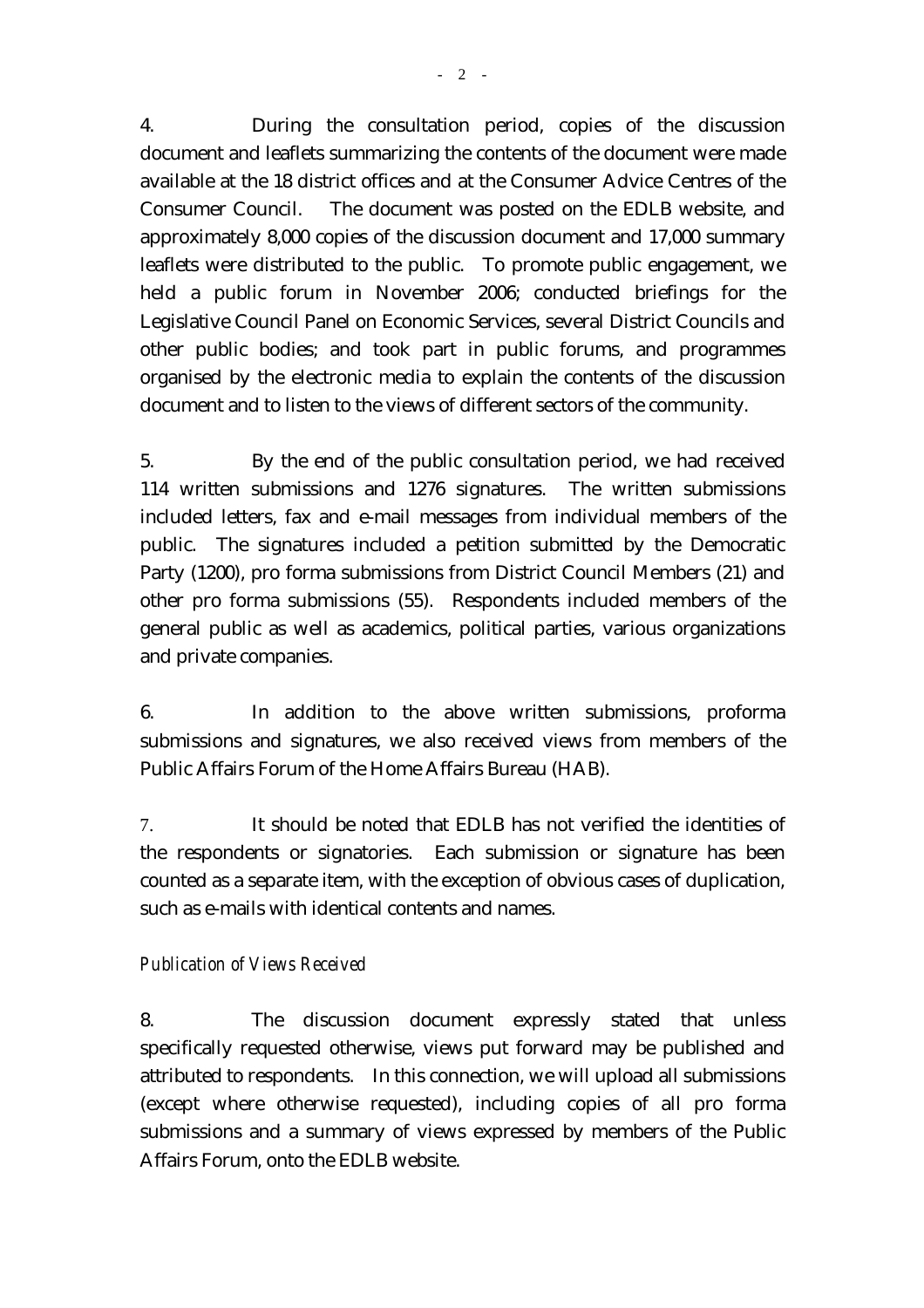#### **Chapter Two - Summary of Public Responses**

 We have studied the views received during the consultation period and summarise our conclusions below.

#### **General Views**

*(A) Competition Policy* 

2. Almost all the submissions took the view that competition serves Hong Kong well and the Government should continue to enhance our pro-market environment. Most respondents commented that competition was crucial to the development of our economy and contributed to the enhancement of our society. This aligns with the Government's policy objective for competition, i.e., to enhance economic efficiency and free flow of trade, thereby also benefiting consumer welfare.

### *(B) A Regulatory Regime for Competition*

3. In order to help provide a structure for comments on the way forward for Hong Kong's competition policy, in the discussion document we set out 20 key questions relating to the regulation of competition. These questions fall into four main categories, namely: the need for a new competition law, the broad scope of the law, the nature and functions of the regulatory authority, and issues related to the enforcement of the law, including the level of penalties that should be imposed for breaches of any new law.

(I) The Need for a New Competition Law

4. The majority of the written submissions agreed that there was a need to enhance the framework for the implementation of competition policy and acknowledged that anti-competitive practices did occur in the market. Some respondents commented that the small number of companies in the market made Hong Kong vulnerable to anti-competitive conduct, and that there was a practical need for competition safeguards in a small economy like Hong Kong. They supported legislation to provide legal backing for the implementation of competition policy. The remaining submissions considered that the current mechanism worked well and that there was no need for change.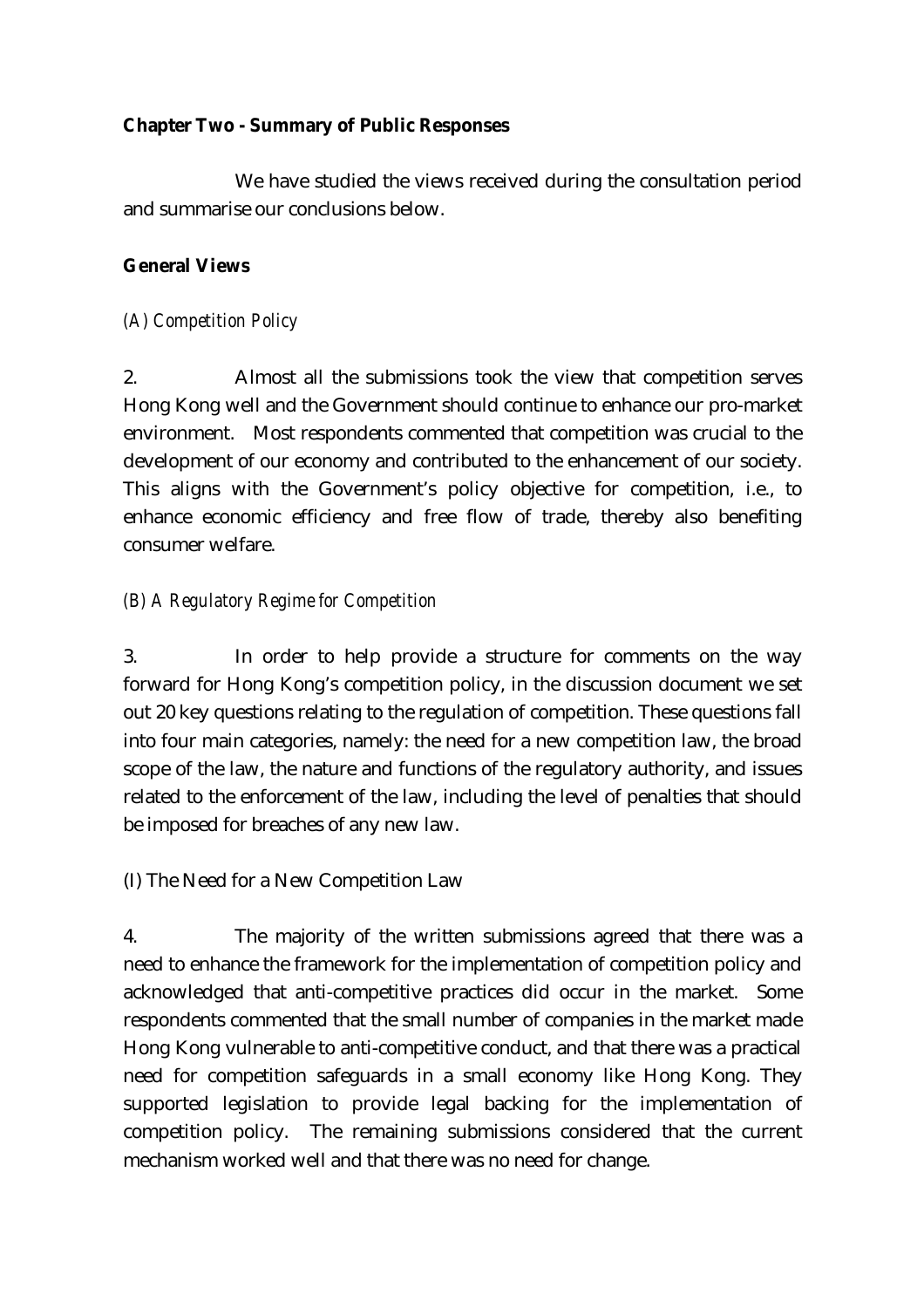(II) Broad Scope of the Law

5. Among those who expressed support for a new competition law, the majority commented that such a law should apply to all sectors of the economy. The reasons given for this view were –

- (a) Policies which promote fair competition should not be directed primarily or solely against a specific sector and it is difficult to identify which sectors should be regulated from the outset;
- (b) Anti-competitive conduct could occur in different sectors and only cross-sector competition law could deal with cases involving "bundling" of products or services; and
- (c) Defining the limits of any individual sector would be difficult.

A number of respondents considered that a sector specific approach to competition legislation would be more suitable for Hong Kong. Their main arguments were that –

- (a) Every economic sector is unique and a cross-sector competition law would lack the flexibility to deal with sector specific anti-competitive business practices; and
- (b) Cross-sector competition law may expose SMEs to legal action.

6. Several of the respondents who supported a cross-sector competition law concurred with the CPRC's observation that Hong Kong's domestic market is relatively small and hence a higher market concentration was inevitable in many sectors to achieve economies of scale and effective operation. Notwithstanding this, they considered that the new law should cover merger and acquisition activity. They commented that the exclusion of such activity from the scope of a new competition law could create a potential loophole that would allow for mergers and acquisitions to take place so that firms could then freely engage in anti-competitive conduct. However, several other respondents expressed the view that there was no justification for regulating market structures in Hong Kong given that there is perceived to be relatively little large-scale merger and acquisition activity in the local market.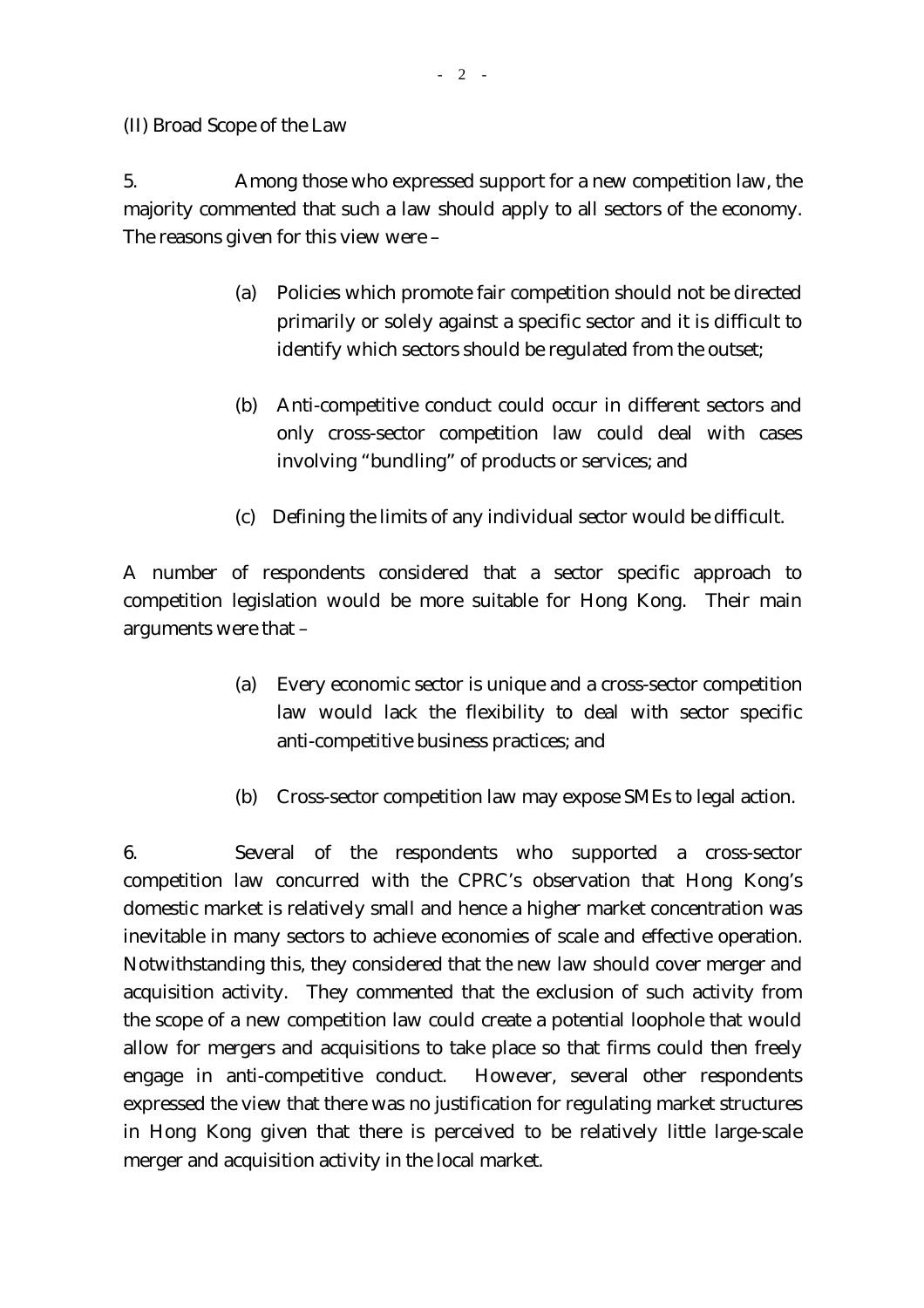## (III) Nature and Functions of the Regulatory Authority

7. Stakeholders who commented on the setting up of a regulatory authority supported the establishment of a new authority independent of the Government to enforce the new legislation. They emphasised the need for appropriate checks and balances in the regulatory system, and considered that the regulatory authority should be transparent, simple and efficient.

8. Accordingly, there was a slight overall preference for "Option Two" or "Option Three" in the discussion document, whereby a regulator would have the power to investigate anti-competitive conduct (and could also have the powers to issue "cease and desist" orders and reach settlements with parties in appropriate cases), but the adjudication and sanctioning powers would rest with the courts or a specialist tribunal. They considered that such an approach would lead to a high degree of transparency and fairness. Stakeholders also for the most part commented that the regulator should be overseen by an independent, appointed board.

### (IV) Enforcement Powers and Penalties

9. All respondents who expressed views on these issues agreed that the regulatory authority should have formal powers to conduct investigations. They were generally in favour of the authority having powers to enter business premises and to require the production of relevant information. A few respondents considered it too harsh to make failure to co-operate with formal investigations a criminal offence. However, others took the view that this was a serious matter and one that should be considered a crime.

10. Almost all respondents who commented on this issue said that the breach of any new competition law should be considered a civil offence. Some commented that sanctions should have a deterrent effect and were generally in favour of penalties consisting of heavy fines coupled with disqualification from holding a directorship.

11. All respondents who commented on the need for the regulatory authority to have a leniency programme, endorsed the idea and considered that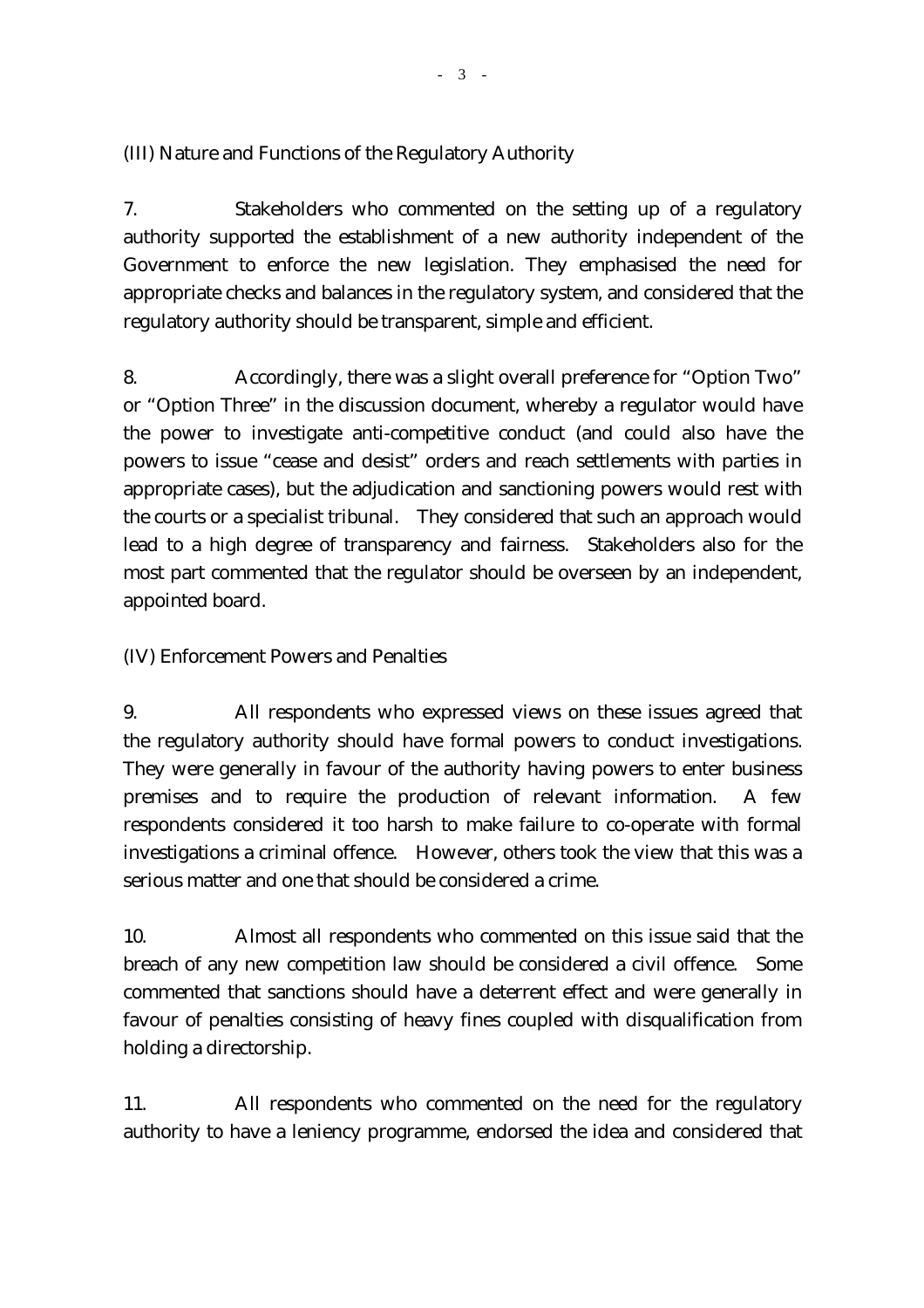this would be an effective means of encouraging members of cartels to co-operate with the authority.

#### **Specific Views on 20 Key Questions**

12. The 20 key questions listed in the discussion document, together with an assessment of the specific responses to these questions are set out in the following paragraphs. In several instances, we include direct quotes from submissions in which we consider individual stakeholders have put forward clear and succinct arguments that are generally representative of the range of opinions expressed on particular issues. However, the selected quotes are by no means comprehensive, and readers are encouraged to view the complete set of submissions posted on the EDLB website at www.edlb.gov.hk to gauge the full range and content of views put forward by respondents.

*The Need for a New Competition Law – Considerations* 

### *Key question 1: Does Hong Kong need a new competition law?*

*Key question 2: Should any new competition law extend to all sectors of the economy, or should it only target a limited number of sectors, leaving the remaining sectors purely to administrative oversight?* 

13. Of the submissions in which a clear view was expressed as to whether or not Hong Kong needed a new competition law, **a clear majority supported some form of legislation** in order to enhance the regulatory framework for implementing competition policy. There were other submissions in which respondents did not show a clear preference with regard to legislation, but commented on other aspects of competition policy.

14. Of the respondents who supported some form of legislation, the majority were in favour of a cross-sector competition law. The major arguments advanced in support of such a law included -

> • As anti-competitive conduct exists in Hong Kong, a competition law would help the operation of the free market by prohibiting such conduct;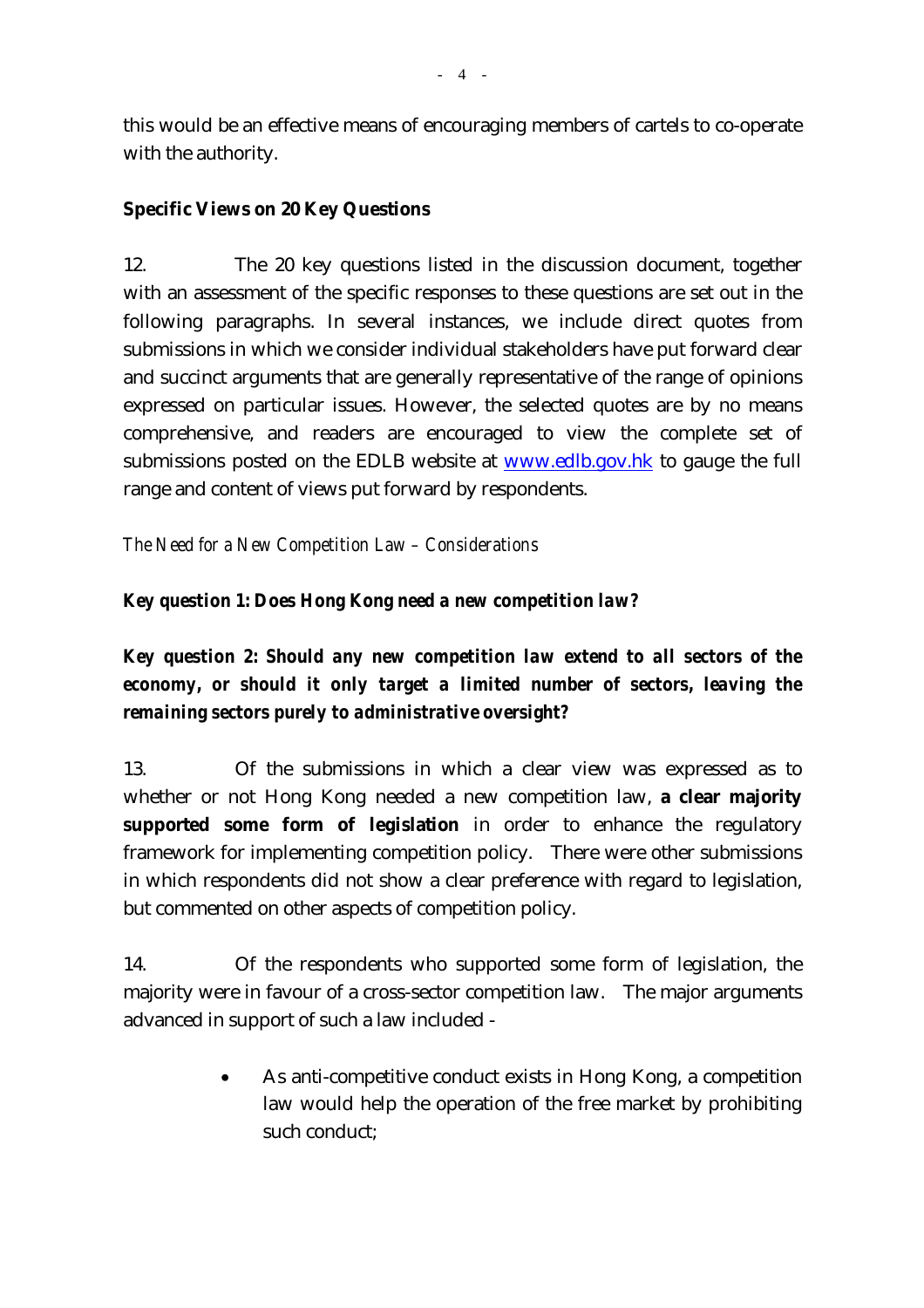- Anti-competitive conduct could happen in any sector;
- A sector specific competition law could not deal with cross-sector anti-competitive conduct, such as the bundling of products and services across different sectors; and
- It would not be fair to apply different competition rules to different sectors.

*"It is common practice for market economies around the world to have in place a basic set of rules, in the form of cross-sector general competition laws, to protect the integrity of the free market system so as to facilitate economic efficiency and benefit consumer interest……It is clear that if Hong Kong had a cross-sector competition law with an appropriate competition authority that had investigative powers, similar to those existing in other comparable advanced economies, the authority would be in a position to obtain information that could establish the veracity of the allegations on anti-competitive conduct, one way or the other."*

*- Consumer Council* 

*"(the recent history of the European Union) provides living proof that a general comprehensive competition law is the best tool to secure benefits such as increased innovation, lower prices, consumer benefits and a stronger economy……Competition law must extend to all sectors of the economy in order to ensure a coherent approach. Leaving certain sectors outside the scope of a competition law is likely to create imbalances as the oversight of a sector by a specific administration is likely to develop its own dynamics without due regard to competition principles."* 

*- European Commission* 

 "*Anti-competitive conduct can occur in any sector and therefore it is imperative that a legal framework is in place to investigate and sanction that conduct. While the consequences of applying a general competition law to particular conduct may vary across sectors (due to the particular characteristics of a given sector), it is important that the same legislative environment applies to all sectors. The promotion of a more favourable legislative environment in certain sectors could skew investment decisions and distort economic activity, leaving other sectors of the economy at a*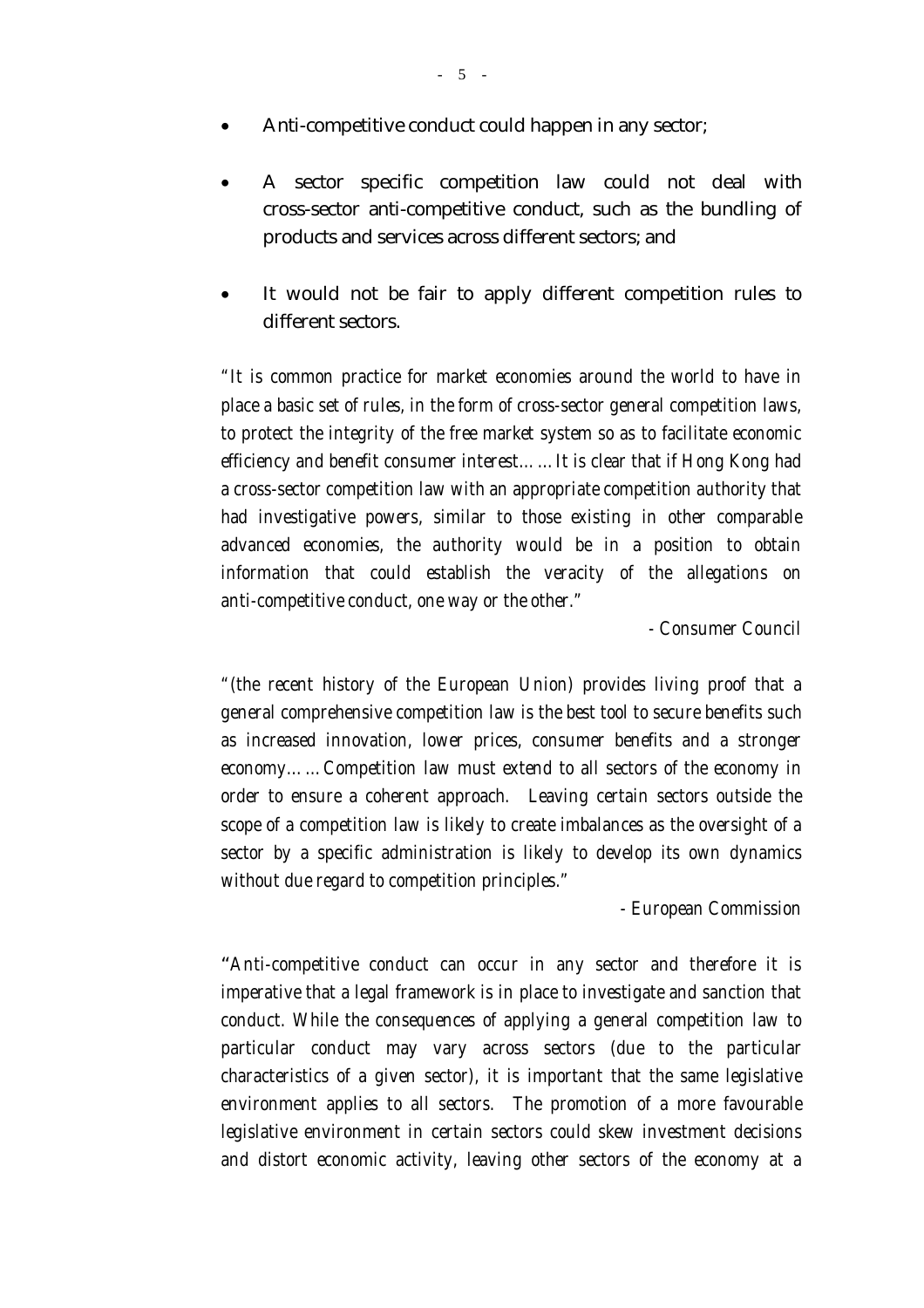*- Hong Kong CSL Limited and New World PCS Limited* 

15. However, some respondents from the business sector took the view that a sector specific competition law would suffice in Hong Kong, and there were some who considered that Hong Kong did not need any new competition law. Their main argument was that the Hong Kong economy is working well and anti-competitive conduct is not prevalent in most industries, therefore competition law would only impose unnecessary constraints on business. Some also advanced the view that rather than solve the major competition issues facing Hong Kong, a general competition law would add to the operating costs of businesses, in particular SMEs.

> *"Hong Kong is commonly recognised as one of the freest economies in the world. This achievement and past experience show that a free and open market is the best guarantee of fair competition."* (English translation) *- The Chinese Manufacturers' Association of Hong Kong*

> *"……there is evidence that the law would provide a convenient avenue for large corporations to sue their smaller counterparts for anti-competition. Since many SMEs cannot afford to pay the huge legal costs involved, not to mention the time and energy required of management in such lawsuits, large corporations could eliminate competitors in the courtrooms without having to compete with them in the marketplace."*

> > *- The Federation of Hong Kong Industries*

16. Views that we have heard at various public forums over the past few months echo those expressed in the written submissions. At most forums there has been general support for the introduction of a cross-sector competition law. Many speakers considered that anti-competitive conduct exists in a number of sectors, and that this should be regulated for the sake of economic efficiency and consumer welfare.

17. However, some have expressed the view that competition law is not a panacea for the competition problems facing Hong Kong, and have commented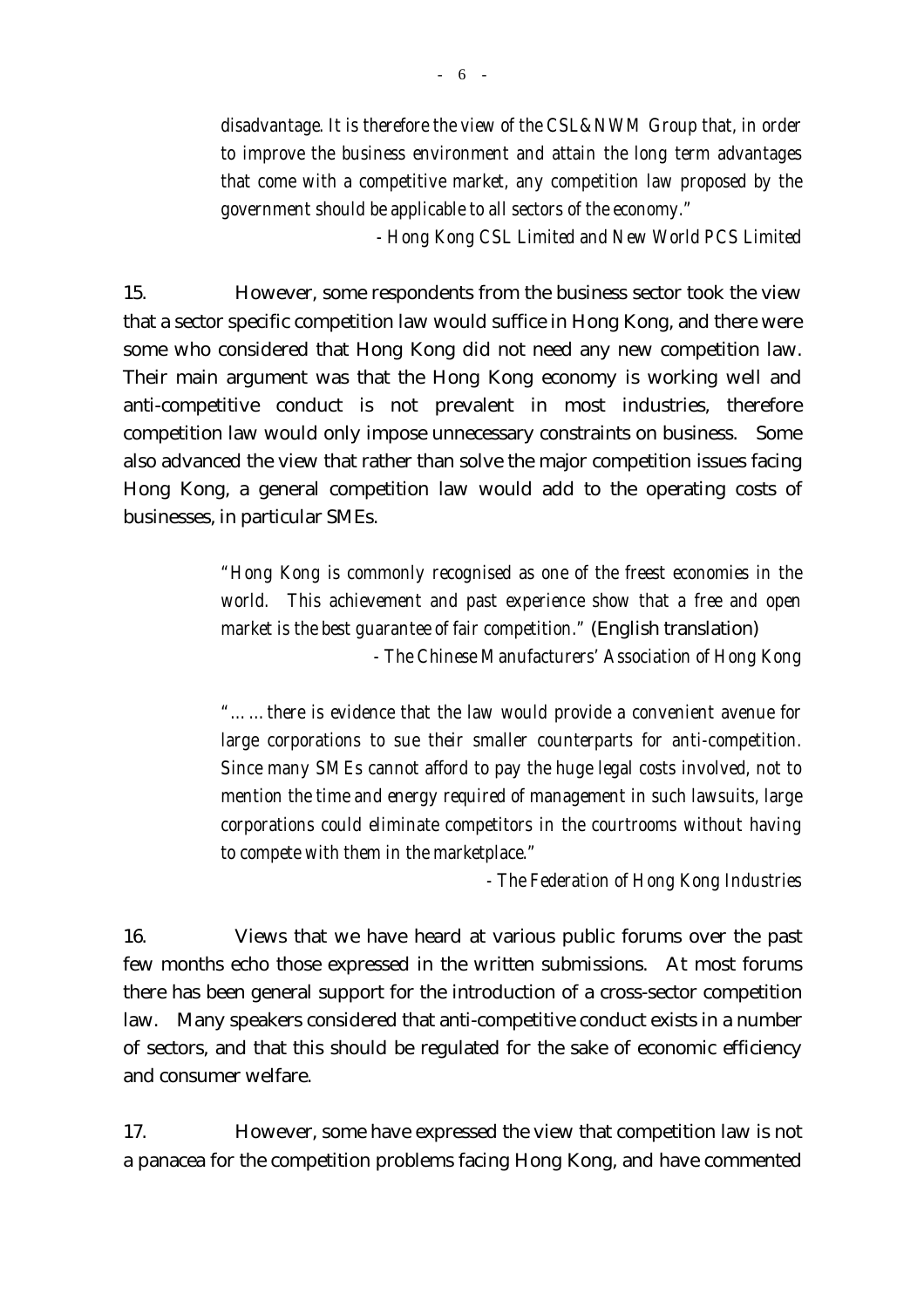that the Government should only target sectors where anti-competitive conduct was more serious. Others have raised concerns that SMEs might unwittingly fall foul of the law, or might be intimidated by big enterprises which could use the law to threaten smaller companies with legal action.

*Key question 3: Should the scope of any new competition law cover only specific types of anti-competitive conduct, or should it also include the regulation of market structures, including monopolies and mergers and acquisitions?* 

18. Due perhaps to the somewhat technical nature of this question, it was addressed in relatively few of the submissions. Those respondents who addressed the question held diverse opinions, with some believing that market structure was related to market power and should thus be regulated to help prevent anti-competitive conduct.

> *"……the proposed law should not seek to regulate 'natural monopolies' as government should maintain oversight to protect public interest through other regimes……the Council considers it to be prudent for the Government to have in place a legislative 'reserve power' for oversight where a merger or acquisition might arise and have a detrimental effect on public interest."*

> > *- Consumer Council*

19. However, other respondents, regardless of their views on the need for a new competition law per se, maintained that market structures need not be subject to regulatory control.

> *"We agree with the CPRC's recommendation that the Government should focus on the seven specific types of anti-competitive conduct at the initial stage of introduction of competition law. This will have the benefit of letting the community and the relevant authority build up understanding and experience in this new area of law. Further considering Hong Kong's small population in a compact geographical area as compared with other developed countries, the whole set of competition rules as implemented in such countries may not be appropriate in the Hong Kong context. In any case, once the new competition law is in place, it would not be difficult to expand and amend the law to address any other area of concern in future should the case be called for after consultation with the community."*

> > *- Television Broadcasts Limited*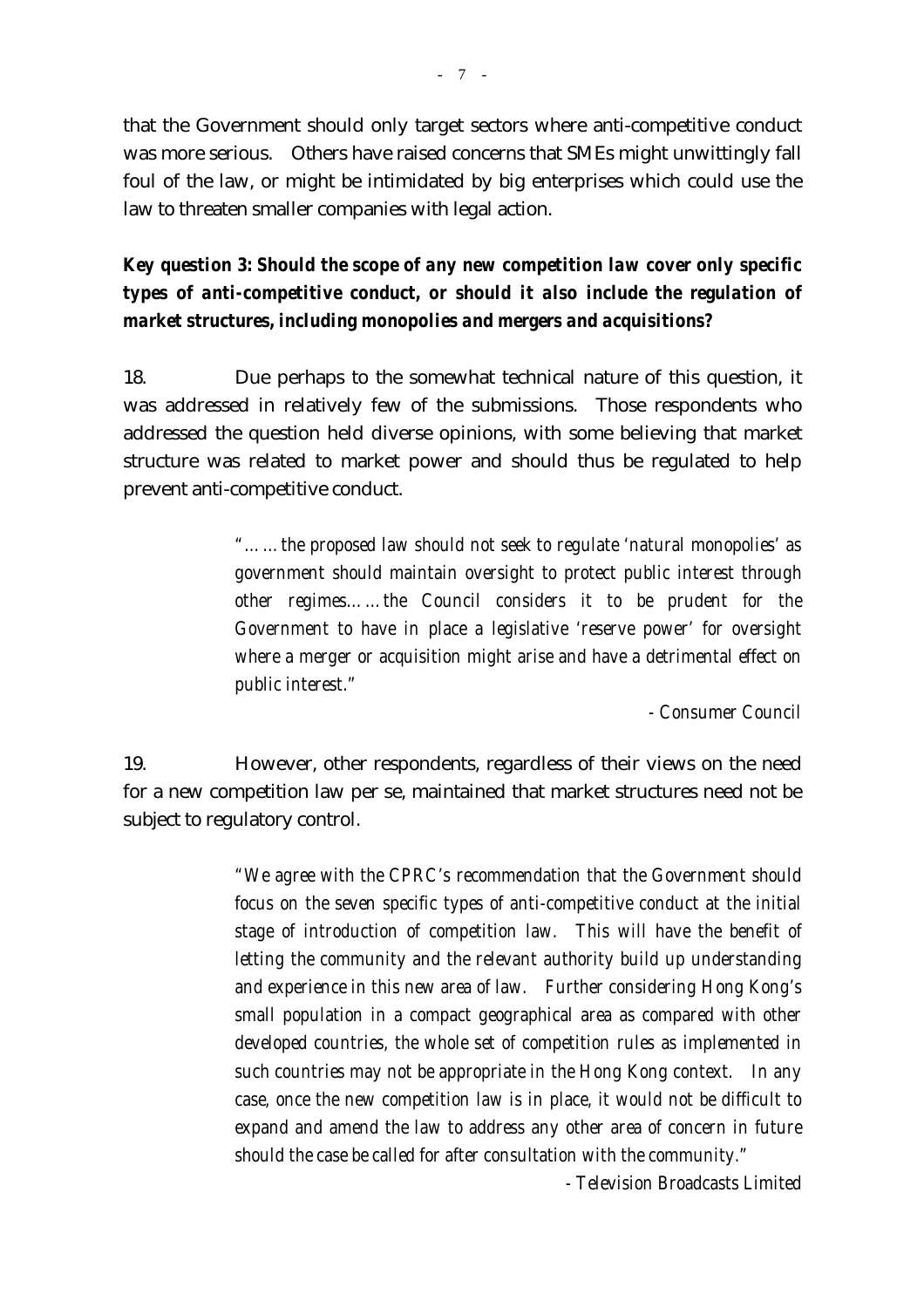*"Mergers and acquisitions are an important way for enterprises to achieve economies of scale through expanding their scale of operation. The objective might not necessarily be anti-competitive."* (English translation) *- The Hong Kong Policy Research Institute*

20. Some respondents who were against the introduction of a competition law also explicitly objected to the idea of regulating market structure.

> *"The clearance process (for acquisition and disposal) merely added a layer of complexity, delay, uncertainty and costs to the transactions, none of which were productive for the seller, the buyer, the business nor its employees. We would observe that competition clearances are deterrents to foreign investment and would not be applicable in a small economy or ultimately beneficial for Hong Kong."*

> > *- ParknShop*

21. Views expressed at the various public forums were equally diverse. Some stakeholders observed that the existing market structure was often a result of free market forces rather than anti-competitive conduct. Accordingly, they believed that market structure should not be targeted. Others were concerned that enterprises might use mergers and acquisitions to circumvent prohibitions on cartel behaviour. Some commentators who were opposed to the introduction of a cross-sector competition law nonetheless took the view that regulation of market structures would address perceived competition problems in Hong Kong more effectively than prohibiting anti-competitive conduct.

*Key question 4: Should a competition law define in detail the specific types of anti-competitive conduct to be covered, or should it simply set out a general prohibition against anti-competitive conduct with examples of such conduct?* 

*Key question 5: Should a new competition law aim to address only the seven types of conduct identified by the CPRC, or should additional types of conduct also be included, and should the legislation be supported by the issue of guidelines by the regulatory authority?* 

22. Most respondents who answered this question favoured a general prohibition. They cited the difficulties of embracing all possible types of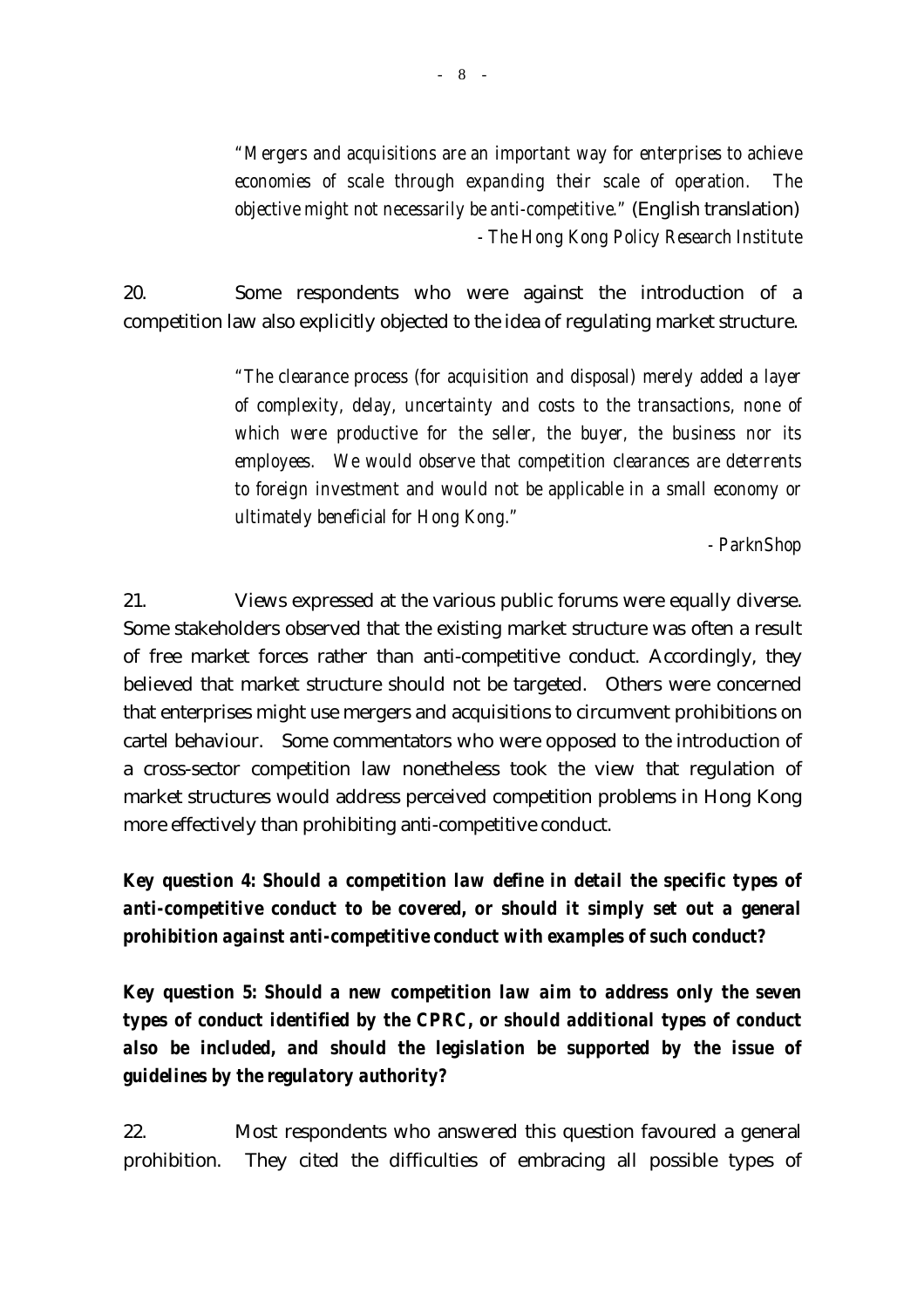anti-competitive conduct in an exhaustive list, given the evolving nature of market conditions and business practices. Some were also concerned that specifically listing the types of conduct to be covered by the law might divert attention from the ultimate objective of competition law, which was to assess whether conduct had the purpose or effect of distorting competition.

> *"business practices and commercial conduct come in a variety of shapes and forms. A particular conduct may not fit neatly into one of the delineated categories, but may nonetheless be clearly anti-competitive……One of the categories suggested by CPRC is unfair and discriminatory standards. One can easily imagine litigants spending countless hours arguing whether a certain business practice constitutes a standard, not to mention whether it is unfair or discriminatory, both highly malleable and nebulous terms."*

> > *- Thomas Cheng*

23. A few commentators argued that having an exclusive list of the types of anti-competitive conduct to be covered in the law (based on the seven types of conduct identified by CPRC) would have the advantage of increasing legal certainty, and would give businesses a clearer idea of what would and would not constitute an infringement.

24. Almost all of the respondents who answered this question commented that any new legislation should be supported by guidelines issued by the regulatory authority, for the sake of clarity and certainty.

*Key question 6: In determining whether a particular anti-competitive conduct constitutes an infringement of the competition law, should the "purpose" or "effect" of the conduct in question be taken into account? Or should such conduct on its own be regarded as sufficient in determining that an infringement has taken place?* 

25. In addressing this question, a few respondents argued that practices such as price-fixing, bid-rigging and market allocation were almost always anti-competitive, seldom produced any economic benefit, and should thus always be regarded as offences. Such an approach would have the benefit of saving enforcement resources and reducing uncertainty in compliance.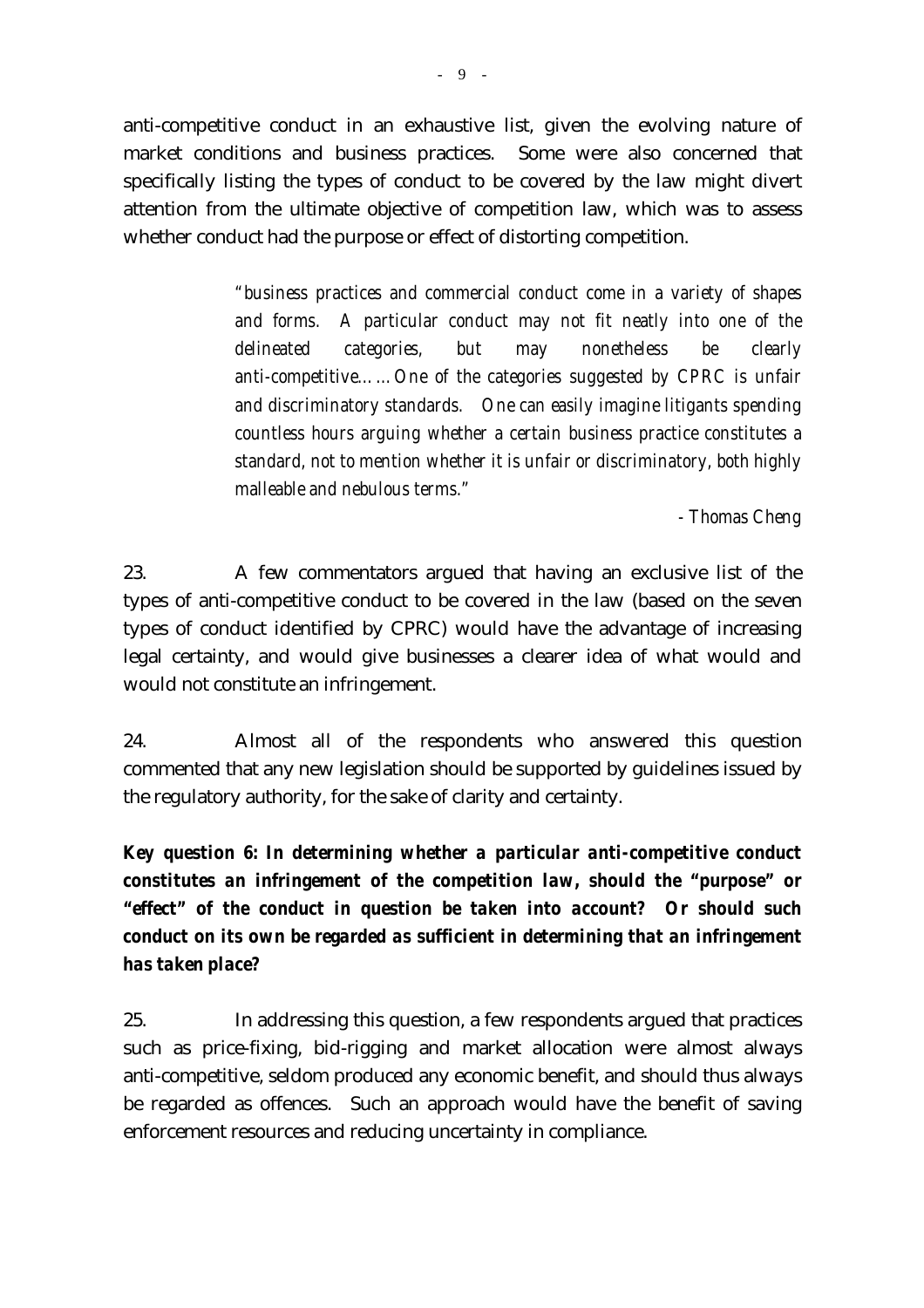"*We consider that the legislation should regulate the 'behaviour', but not the 'purpose' or 'effect'. On one hand, it would be difficult to prove the 'purpose' of the behaviour by the companies or groups, and this would make prosecution a very challenging job……on the other hand, if we regulate the 'effect', some activities arising from natural monopolies or market dominance under fair competition, would likely be affected by the law and thereby reduce the business incentives for improvement."* (English Translation)

*-Hong Kong Christian Service* 

26. The majority of respondents who answered the question took the view that many types of market conduct that were ostensibly anti-competitive could benefit consumers or the wider economy, and should be regarded as offences only if the said conduct had the purpose or effect of preventing, restricting or distorting competition.

> *"Having regard to the above and the concerns raised by SMEs, the Council agrees with Competition Policy Review Committee that a cautious approach should be taken, any alleged anti-competitive conduct should not be an offence per se, but rather, it must be proven that the particular conduct does in fact have the purpose and effect of substantially lessening competition in the relevant market."*

> > *- Consumer Council*

# *Key question 7: Should any new competition law allow for exclusions or exemptions from the application of some or all aspects of the law, and if so, in what circumstances should such exemptions apply?*

27. Most respondents who answered this question commented that exclusions and exemptions were justifiable in some situations. Views differed as to what exactly these situations might be. Some respondents argued for exemptions for specific industries. Others recommended that a strict approach should be taken to assessing whether an exemption was warranted.

> *"Hong Kong must not exempt monopolies without clear objective reasons for doing so."*

> > *- The Civic Party*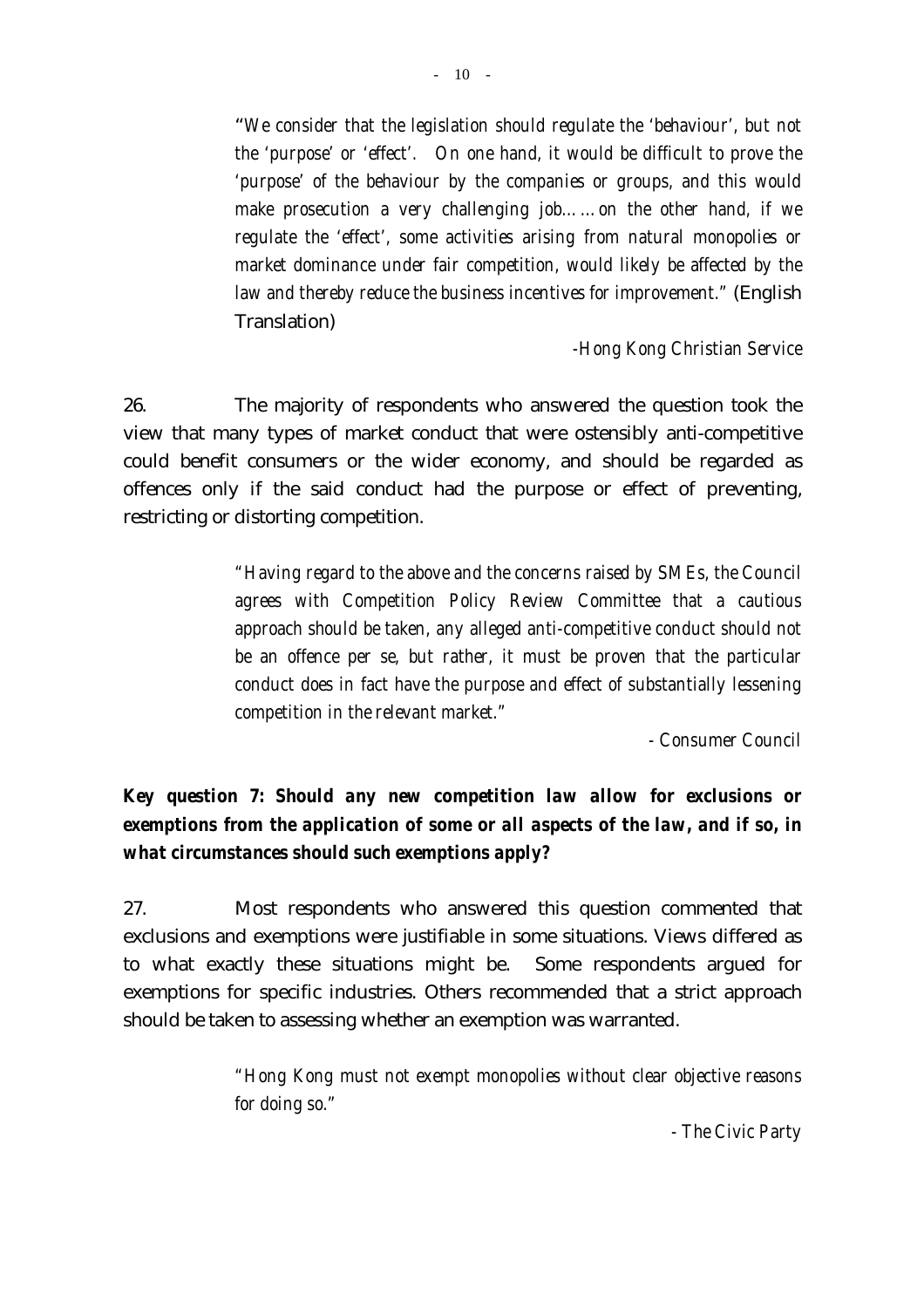*"There is no compelling reason why blanket exceptions should apply to certain sectors. The better position is for proposed exemptions to be tested under economic analysis, and if considered fit, be exempted from particular aspects of the law only……Sectoral exceptions, if justifiable, should be kept to a minimum and subject to periodical review."* 

*- Edward Chen & Ping Lin* 

*The Regulatory Framework for Competition Law - Options* 

*Key question 8: Which would be the most suitable of the three principal options set out in Chapter 4 of the discussion document for a regulatory framework for the enforcement of any new competition law for Hong Kong? The options are –* 

- *Option One: A single authority with power to investigate and adjudicate*
- *Option Two: Separation of enforcement and adjudication*
- *Option Three: Adjudication by a specialist tribunal*

*Key question 9: Regardless of the option you may prefer, should the regulator be self-standing or should a two-tier structure be adopted, whereby a full-time executive is put under the supervision of a management board made up of individuals appointed from different sectors of the community?* 

28. Respondents who commented on the various options for the establishment of a regulatory authority expressed the view that certain key features are essential to the success of the authority, namely: independence, transparency and efficiency. They also emphasised the need for appropriate checks and balances. Although several stakeholders considered that "Option One" would provide for a more cost-effective and straightforward regulatory structure, a number of respondents argued that "Option Two" or "Option Three" was preferable, in that it offered a greater assurance that appropriate checks and balances would be in place. The following direct quotes are typical of the range of views expressed.

> "*In addressing the issue of institutional structure, a balance needs to be struck between, on the one hand, the preference for a simple enforcement structure, and on the other hand, the need for check and balance to ensure that the Competition Authority's powers are not abused. In line with the principle of 'the simpler the better', we are inclined towards supporting*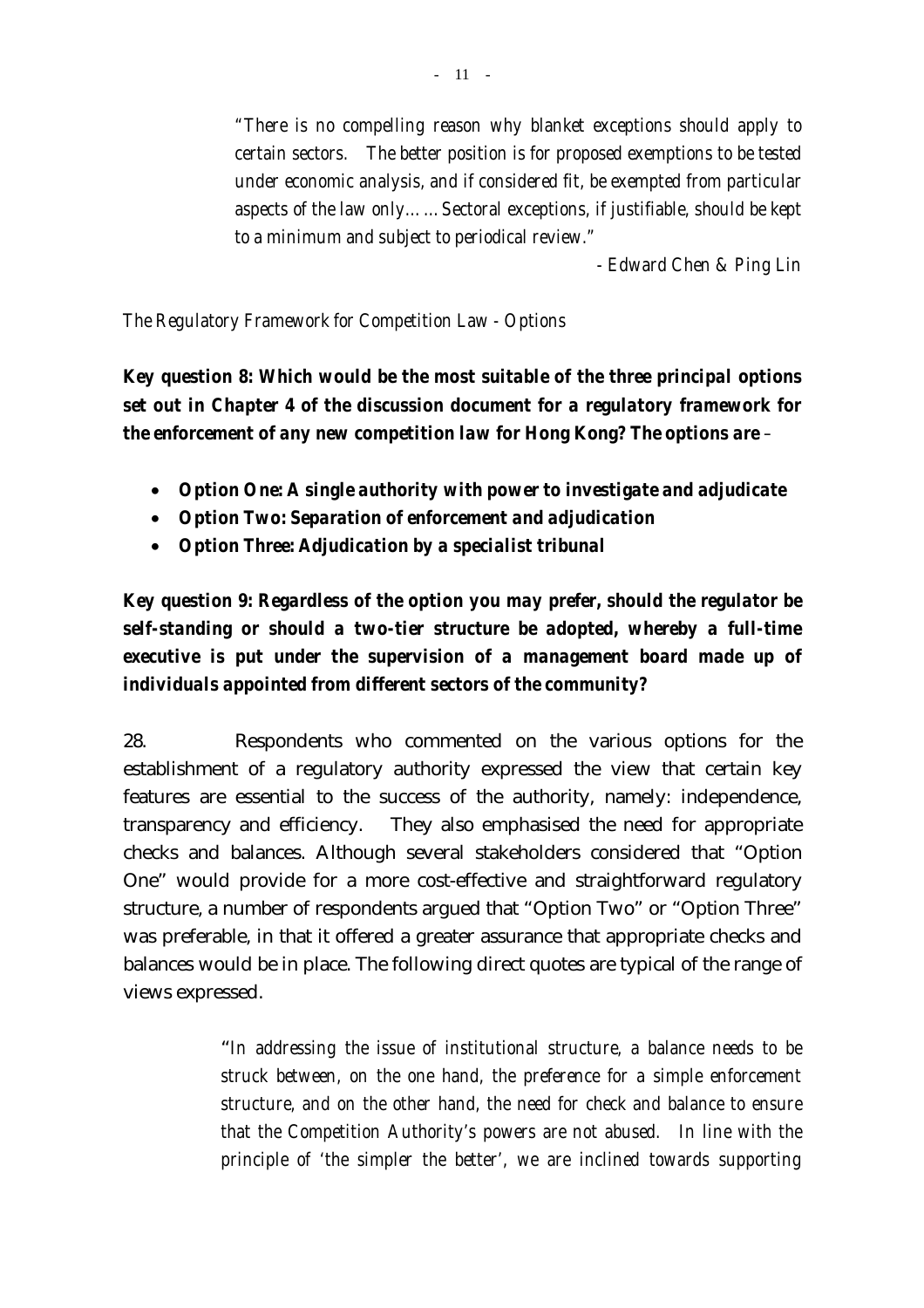*Option One, i.e., a single authority with power to investigate and adjudicate"* 

 *- Hong Kong General Chamber of Commerce* 

 "*The Law Society considers Option 2 to be the most suitable option for enforcement of any new competition law in Hong Kong: i.e. separation of the roles of adjudication by the regulator and enforcement by the courts. By separating the processes of adjudication and enforcement, the operation of the law will be seen to be fairer and more transparent as the courts will act as a balance to the enforcement agency. This will allow the general public as well as businesses to have greater confidence in any new competition law. To this end, the government must allocate sufficient resources to the Judiciary to enable it to undertake the additional work. Although the separation of enforcement and adjudication functions under any new competition law will require more resources, the public in Hong Kong is keen on transparency of decision making processes, especially those made by government or quasi-government agencies."* 

 *Law Society* 

#### *Enforcement and Other Regulatory Issues*

*Key question 10: In order to help minimise trivial, frivolous or malicious complaints, should any new competition law provide that only the regulatory authority has the power to conduct formal investigations into possible anti-competitive conduct?* 

*Key question 11: What formal powers of investigation should a regulatory authority have under any new competition law?* 

*Key question 12: Should failure to co-operate with formal investigations by the regulatory authority be made a criminal offence?* 

29. Almost all respondents who commented on enforcement issues considered that the regulatory authority alone should be able to make the decision as to whether an investigation should be undertaken in response to a complaint. Respondents were in favour of the regulatory authority having the formal powers related to investigation. Many commented that failure to cooperate with formal investigations should constitute a criminal offence.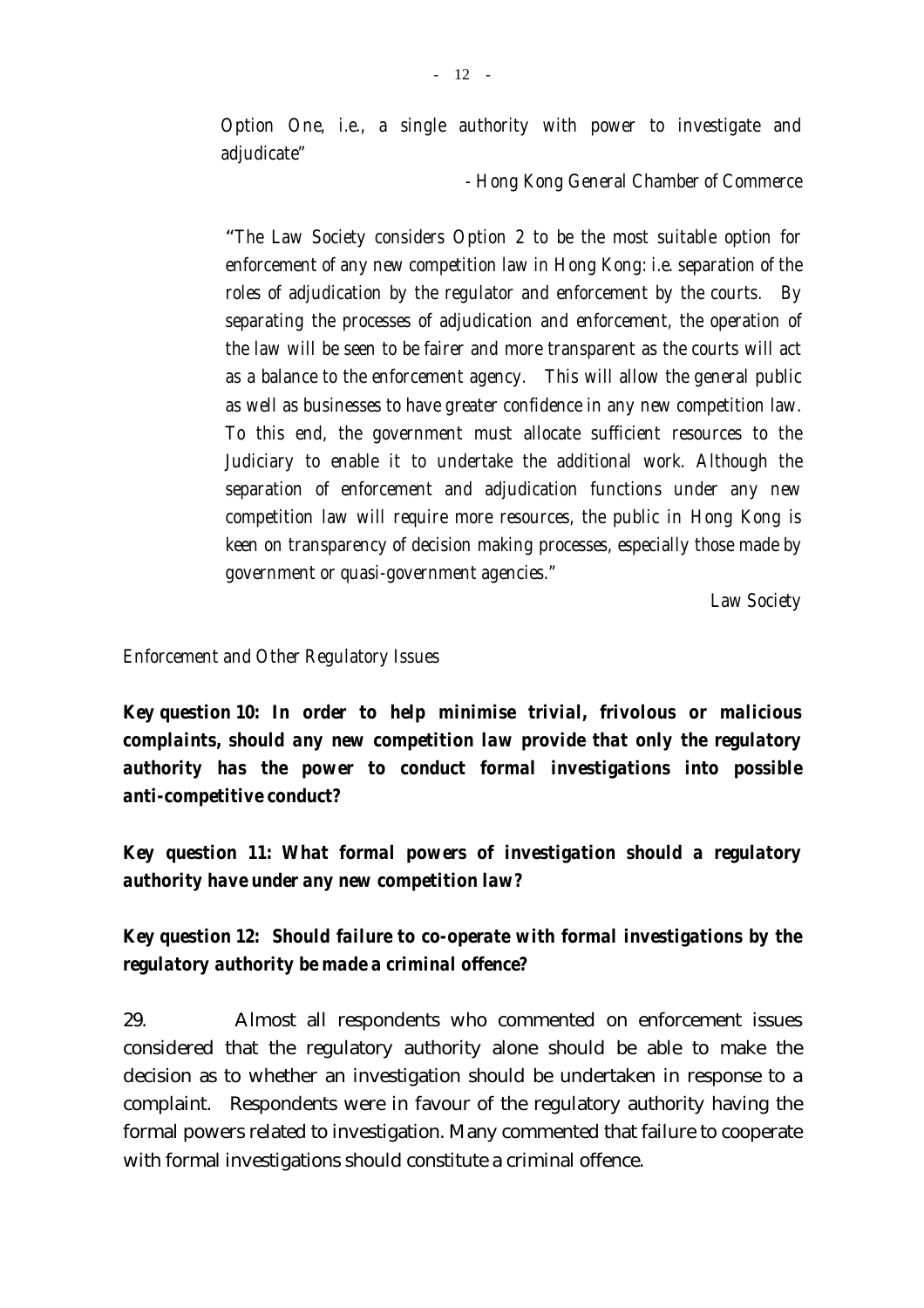"*Access to information in investigating allegations of anti-competitive conduct is crucial and the Council considers that the competition authority should have the power to obtain documents, examine witnesses under oath; and require the production of relevant information to assist in the proper examination of alleged anticompetitive conduct. To safeguard these powers, strong sanctions should be brought to bear on any persons who act so as to frustrate the legitimate actions of the competition authority and its staff, and intimidate witnesses, such as 'whistleblowers'."* 

*- Consumer Council* 

*Key question 13: How might a competition regulatory authority deal with the disclosure of information that comes to its knowledge having regard to the need to protect various categories of confidential information on the one hand, and the need to make appropriate disclosure in order to take forward an investigation when the circumstances so require?* 

30. A small number of respondents expressed views on the issue of confidentiality. They all considered that the information gathered during the investigation process should be handled carefully.

> "*Cathy Pacific is of the opinion that the regulatory authority should deal with disclosure of information in line with international practice. Other major competition regimes (such as in the United States, the countries of the European Union and in Singapore) all recognize the fact that the information provided to the regulator should be protected by appropriate confidentiality provisions. During investigations, companies should be made aware of the extent to which they may be able to prevent the disclosure of their documents (for example on grounds of legal professional privilege or because they contain commercially sensitive information). Confidential information should otherwise only be disclosed with the agreement of the relevant company."*

> > *Cathay Pacific*

"*When the Competition Commission conducts investigations in the future, it should maintain a high degree of confidentiality to avoid any disclosure of the identity of complainants……Meanwhile, all information collected during the investigation should be also kept confidential so as to protect the*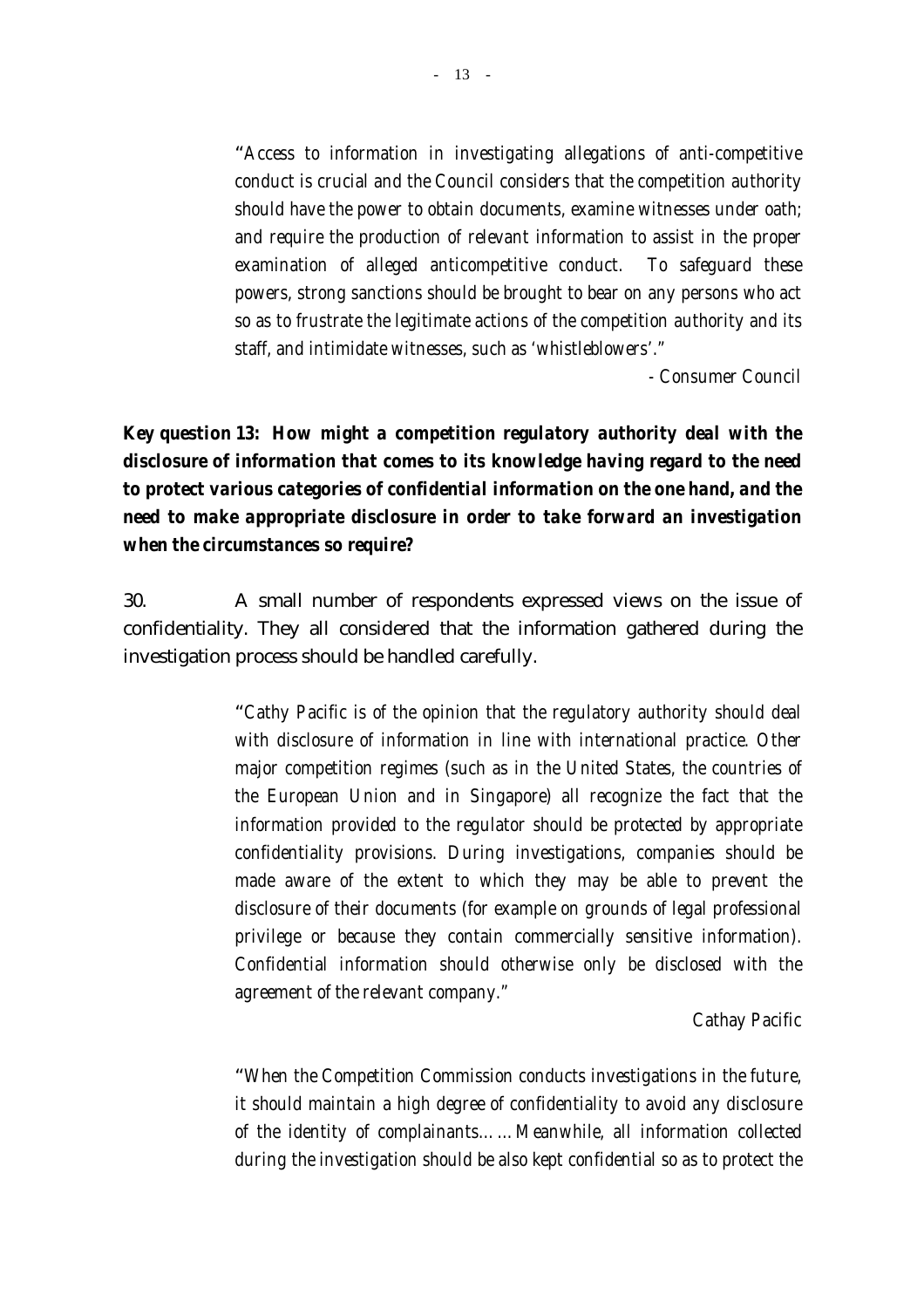*business interests of the persons under investigation."* (English Translation)

*- Democratic Party*

# *Key question 14: Should the existing sector specific regulators that also have a competition role continue to play such a role if a cross-sector competition regulatory authority were to be established?*

31. Although relatively few respondents commented on this issue, those who did comment generally considered that only a single competition authority would be required in the long run.

> "*It is better to migrate the current sector specific regulatory frameworks (telecommunication & broadcasting) to a generalised framework in the long run. But noting the maturity of the current sector regulatory bodies, it is advised to set up a road map with time frame for this to happen. Under a general framework, the legislation, adjudication and enforcement effort can be streamlined, and fairness is more visible."*

> > *- Leung Siu Cheong, ex-Chairperson of Professional Information Security Association*

# *Key question 15: Should breaches of any new competition law be considered civil or criminal infringements? What levels of penalty would be suitable?*

32. Almost all respondents took the view that civil penalties and disqualification from holding a directorship in a company would have a suitable deterrent effect.

> "*As suggested in the consultation document, if the level of fines is sufficiently high, it would be a sufficient deterrent. To strengthen the deterrent effect, the law could also provide for the disqualification of any person found responsible for anti-competitive conduct from holding a directorship of any company for a period of time. DAB considers the civil penalties are sufficient deterrent and this would also address the concern that SMEs would infringe the law unknowingly."* (English Translation) *- Democratic Alliance for the Betterment and Progress of Hong Kong*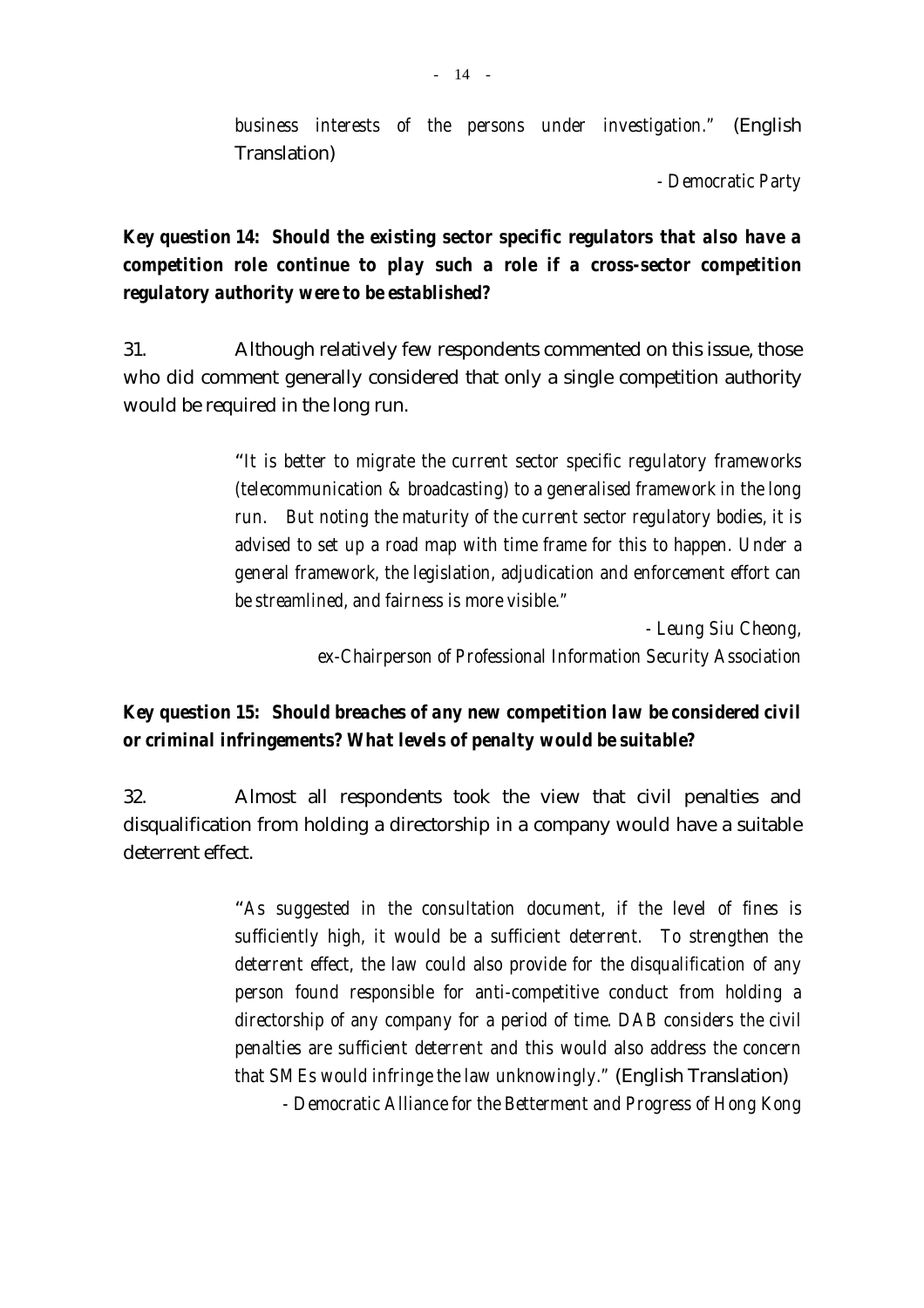33. All of those who commented on this question endorsed the idea of the regulator putting in place a leniency programme.

> "*Shell welcomes the proposal to introduce a leniency programme, and would encourage the authority to ensure that any leniency programme is consistent with leniency programmes in other major jurisdictions.*

> *Guidelines on the terms on which leniency will be available will need to be very clearly articulated, so that businesses are clear as to the circumstances in which leniency is available and how an application for leniency should be made."*

> > *- Shell Hong Kong Limited*

# *Key question 17: Should any new competition regulator be empowered to issue orders to "cease and desist" from anti-competitive conduct?*

*Key question 18: As an alternative to formal proceedings, might any new competition regulator have the authority to reach a binding settlement with parties suspected of anti-competitive conduct?* 

34. Most of the respondents who referred to the issues of "cease and desist" orders and binding settlements with parties suspected of anti-competitive conduct considered that the regulator should have recourse to such mechanisms.

> "*A 'cease and desist' order will minimize harm to markets soonest possible. We endorse the CPRC's observation that the process of securing such an order from the courts could lead to delay. We further argue that justice delayed is often justice denied. To expedite an injunction against anti-competitive conduct, we are of the view that the new competition authority should be empowered to issue orders to require parties to cease and desist from anti-competitive conduct.*

> *Binding settlement is a viable possibility. It has the benefit of expediency and spares both parties considerable sums in terms of litigation costs. We propose that the new competition regulator be empowered with the authority to reach binding settlements with relevant parties as appropriate,*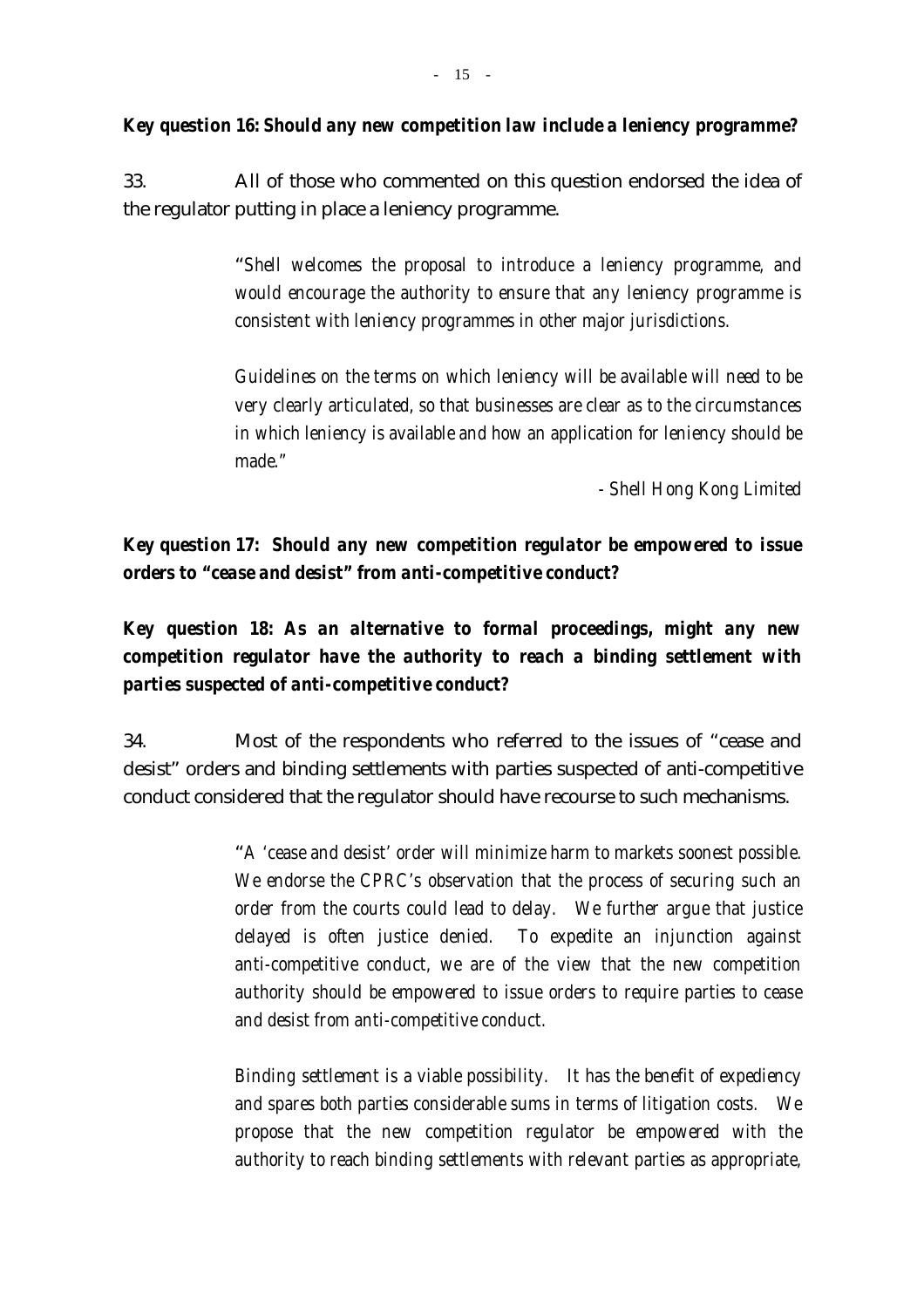*provided that transparent procedures and policies are established with proper safeguards to achieve justice."* 

> *- Edward K. Y. Chen and Ping Lin Lingnan University of Hong Kong*

*Key question 19: Should any new competition law allow parties to make civil claims for damages arising from anti-competitive conduct by another party?* 

*Key question 20: How should any new competition law address the concerns that our businesses, especially our SMEs, may face an onerous legal burden as a result of such civil claims?* 

35. The majority of respondents who commented on this question considered that parties should have the right to make civil claims for damages as a result of anti-competitive conduct. Some argued that such a right should only be exercised after the regulatory authority had made a decision that the conduct in question constitutes an infringement of competition law, as this could allay SME's concerns over frivolous complaints.

> "*It is logical to allow civil claims to follow. However, we will only support this if SME's concern over frivolous complaints can be allayed. Thus the right of private action should be limited until the regulator has made a decision. Moreover, there should be a promotion and assistance programme to help SMEs deal with the new law."*

> > *- Hong Kong General Chamber of Commerce*

36. The majority of responses to this question, with similar views expressed in some public forums, referred to the concerns of SMEs, including -

- (a) They might have to incur extra costs in complying with a new competition law;
- (b) As they were not familiar with the law, they might infringe the law unknowingly; and
- (c) Large enterprises might lodge unreasonable complaints or even initiate private lawsuits against them, or threaten to do so, to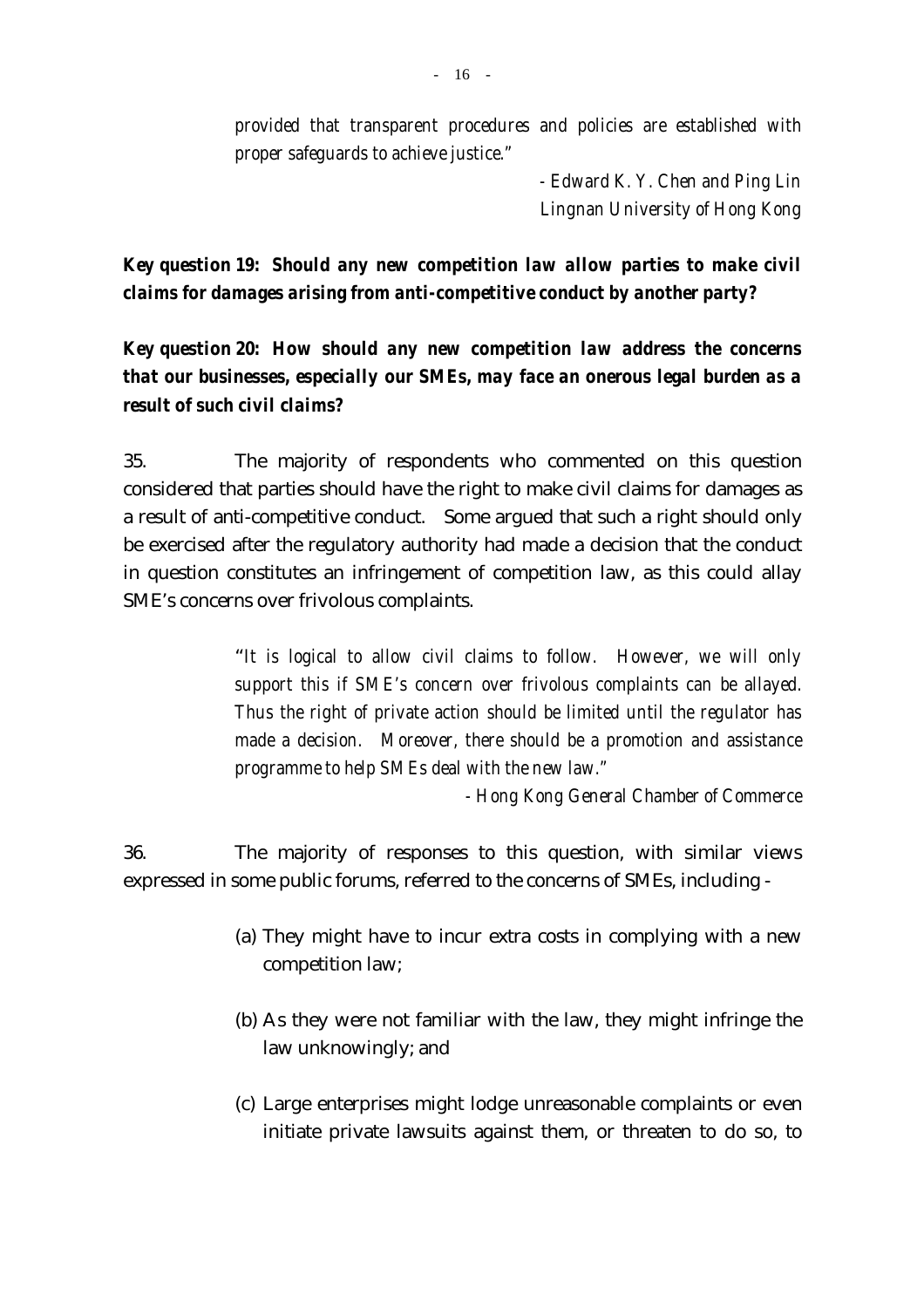disrupt their normal operation and make them incur huge litigation costs.

"*Some economists have pointed out that the introduction of a new, cross-sector competition law, which is similar to that of overseas jurisdictions, may not be able to enhance the operating environment of SMEs or increase their competitiveness. On the other hand, this might be used as a ploy to require business rivals to incur heavy legal costs and discourage them from pursuing valid business objectives, and larger corporations would use the threat or exercise of civil action to constrain small business activities."* (English Translation)

*- Liberal Party*

37. There were also respondents who believed that SMEs should not be unduly worried as they did not possess the power to distort the market.

> "*SMEs form the largest business sector in Hong Kong. The majority of these companies operate in highly competitive business sectors in which no individual player has the power to distort the market. SME members of the Chamber view competition legislation positively. A new competition law should stipulate a sufficiently high threshold (defined, for example, by market share and/or annual turnover) which would have to be met before the regulatory authority would be required to initiate a formal investigation so that SMEs, by virtue of their lack of market power, would be unlikely to be targeted by the regulatory authority. "*

> > *- British Chamber of Commerce in Hong Kong*

38. Some SMEs considered that a competition law could help prevent harassment from larger companies. This view was particularly prevalent at the forum organized by the Consumer Council. One SME proprietor noted that SMEs should strive to improve their efficiency rather than fix prices, as this would not help them compete against foreign enterprises in an open economy like that of Hong Kong.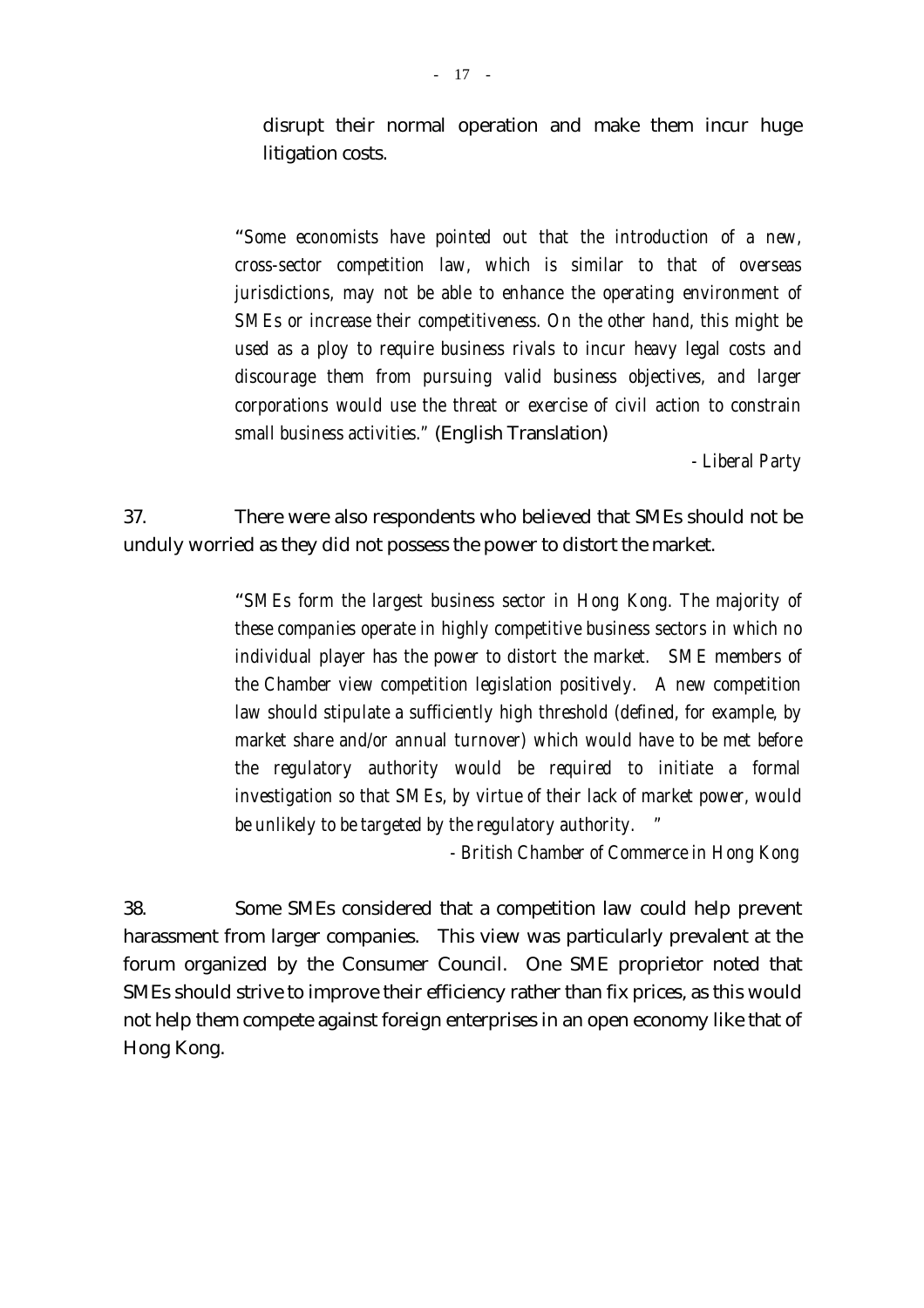#### **Chapter Three - Conclusions**

 The consultation exercise drew regular media coverage and a good response from various sectors of the community. Many of the written submissions were detailed and well presented, and the views and suggestions received both in writing and via public forums and meetings with stakeholders provided the Government with useful insights on how we might develop the regulatory framework for implementing competition policy.

#### *Outcome*

2. From the feedback received during the consultation period, we observe that **there is majority support in our community for the introduction of a new cross-sector competition law**. For the most part, those in favour of such a law agreed with the broad approach suggested in the CPRC report, that is, rather than address market structures, the law should focus on prohibiting conduct that would be likely to lessen competition or distort the normal operation of the market. We also note that there is general agreement that a breach of such a law should be subject to civil rather than criminal penalties, and that whilst the scope of the law should be wide enough to cover all sectors, there should be room for exemptions from the application of the law where this is in the wider economic or public interest.

3. Judging by the response from stakeholders, there is **general support for strengthening the regulation of competition through the establishment of a Competition Commission**, as recommended by the CPRC. There is a consensus that any future authority should be transparent and efficient, and that there should be appropriate checks and balances in the enforcement of competition law. There is a general preference for the Commission to be overseen by an independent, appointed board.

4. The detailed enforcement and other regulatory issues related to the implementation of competition law were the subject of comment from relatively few stakeholders. There was **general consensus on issues such as the need to protect confidentiality and the importance of a leniency programme** to encourage cooperation with the regulator. However, diverse opinions remained on certain technical issues, in particular on how best to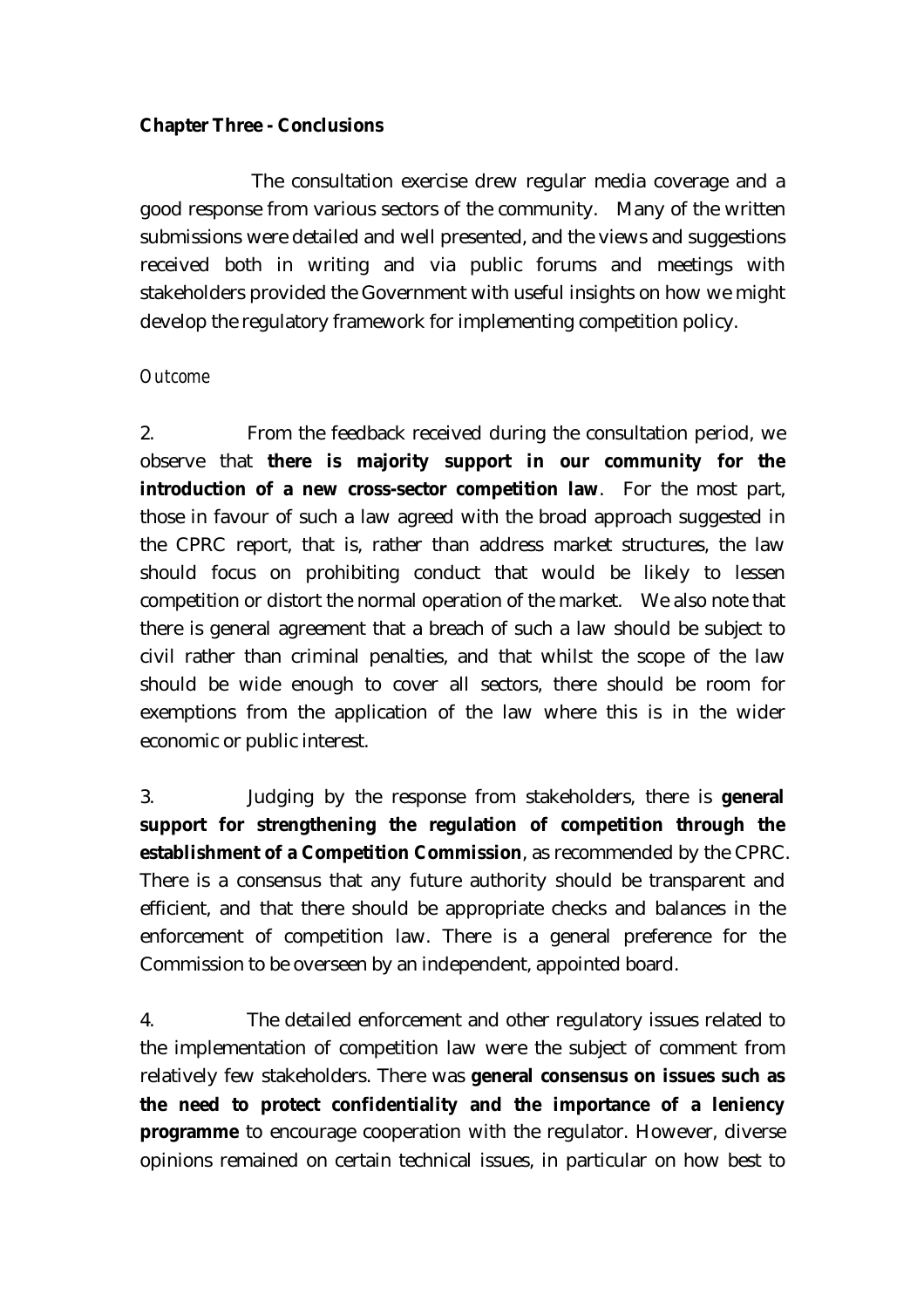ensure that SMEs were not unduly burdened by a new law.

### *Way Forward*

5. There is significant support for the introduction of a new cross-sector competition law and the establishment of a Competition Commission. We will accordingly begin work on the drafting of appropriate legislation, having regard to the views expressed during the public consultation exercise on some of the detailed issues where appropriate.

6. Based on the feedback received from the consultation exercise, we envisage that the main aspects of the legislation might include –

- (a) the definition of anti-competitive conduct to be covered and the introduction of an appropriate prohibition against such conduct;
- (b) the establishment of a Competition Commission as the regulatory authority;
- (c) a mechanism for exempting from the application of the law conduct that was considered to be in the wider economic or public interest;
- (d) provisions related to confidentiality and a leniency programme; and
- (e) the penalties that are applicable to a breach of the prohibition against anti-competitive conduct, refusal to cooperate with investigations or unauthorized disclosure of confidential information.

7. At the same time, we note that some respondents (including some from the business sector) have expressed concerns that such a law could lead to higher business costs and potentially costly and time-consuming litigation - although there are others in the business community who support the introduction of a cross-sector law on the grounds that it could encourage free market discipline and protect SMEs from anti-competitive conduct.